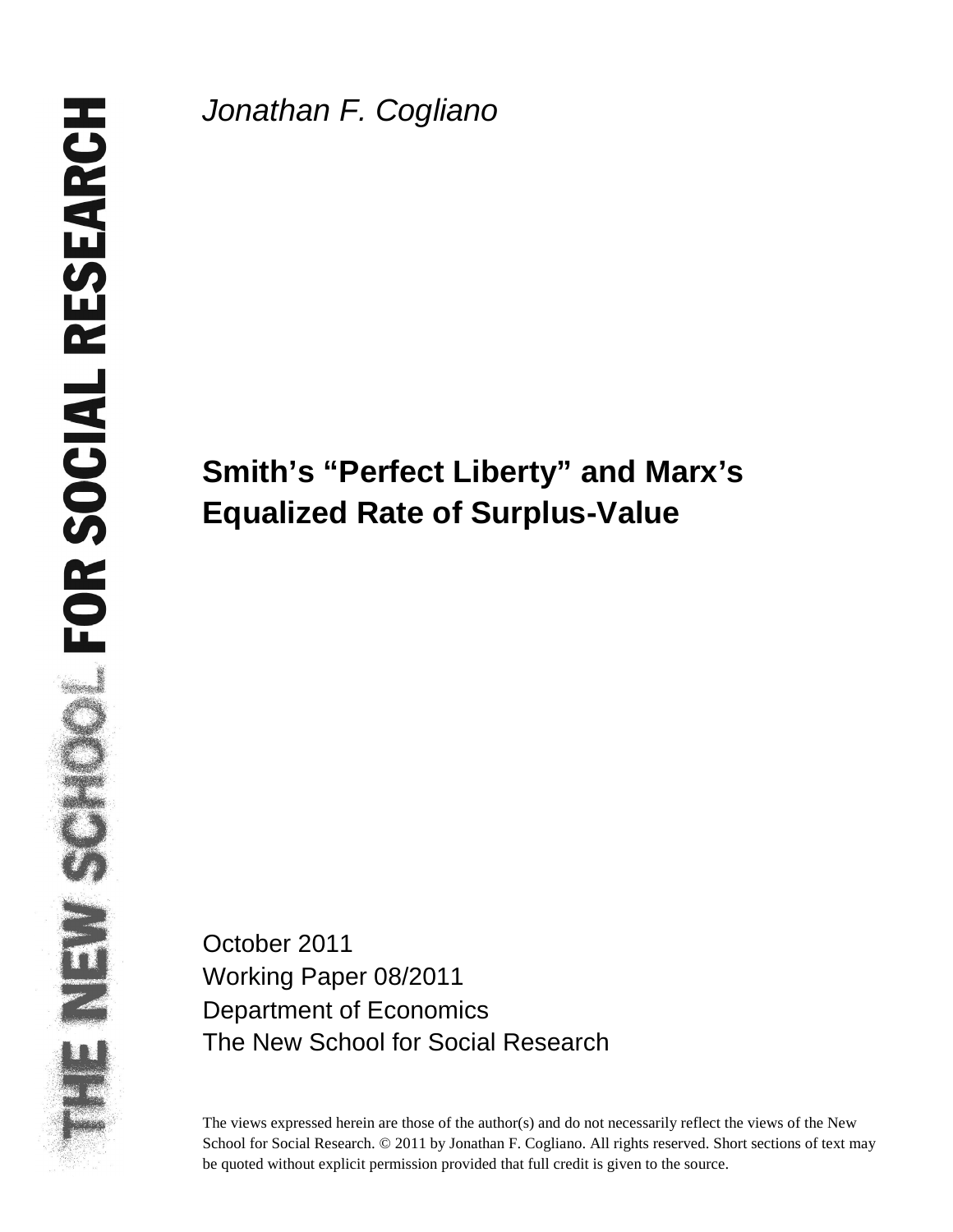## Smith's 'Perfect Liberty' and Marx's Equalized Rate of Surplus-Value

Jonathan F. Cogliano<sup>∗</sup> The New School for Social Research

March 23, 2011

#### Abstract

Marx's theory of surplus-value is fundamental to his innovations in the theory of value and Classical Political Economy. When Marx's theory of surplus-value is considered in the context of the long-period method, the dynamics of surplus-value and its importance to Marx's overall framework can be properly presented. This approach reveals that Marx's use of an equalized rate of surplus-value across sectors of production in Volume III of Capital is not merely a convenient assumption. The equalization of the sectoral rate of surplus-value is in fact one of the central tendencies of Marx's framework, and is elevated to the level of an economic law by Marx. The reasoning behind Marx's use of an equalized rate of surplus-value is the mobility of labor found in Adam Smith. This reasoning, when combined with the long-period method, reveals that the rate of surplus-value across sectors is subject to the same turbulent dynamics and equalization process as the rate of profit, and should not be deviated from when applying Marx's vision.

Keywords: Karl Marx; Long-Period Method; Rate of Surplus-Value; Mobility of Labor; Adam Smith.

JEL Classification Numbers: B12, B14, B51.

<sup>∗</sup>Please do not quote directly from this paper without permission, it is still in progress and subject to change and revision at any time. Address: Economics Department, The New School, 11th floor, 6 East 16th St., New York, NY 10003, USA. E-mail: coglj268@newschool.edu.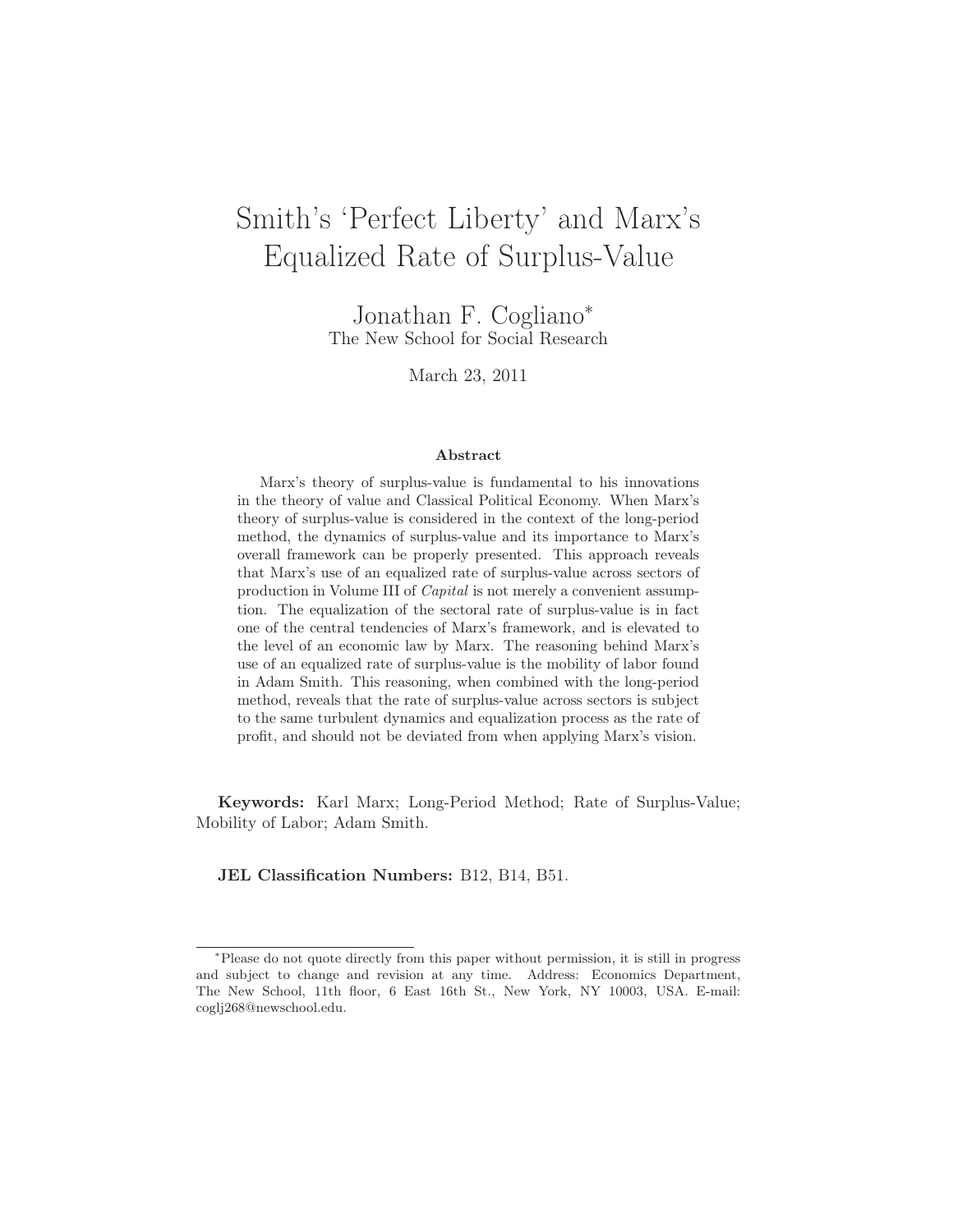### 1 Introduction

The theory of surplus-value is fundamental to Marx's innovation in the theory of value and the Classical Political Economy of Adam Smith and David Ricardo. The basic argument of Marx's theory of surplus-value is that capitalist society requires workers to work longer than necessary to reproduce themselves. The extra time worked produces surplus-value that is appropriated by the capitalist class. The capitalists then use this surplus-value to reproduce themselves, and, potentially, expand the scale of production. Marx's political economy places the creation of surplus-value at the heart of capitalist society, and emphasizes the role that surplus-value plays in the overall dynamics and reproduction of the capitalist system.

The production of surplus-value is a necessary condition for the continued existence of capitalist societies, and provides a cornerstone to Marx's vision of these societies (Marx 1988, 192). Surplus-value itself acts as a barometer for the health of capitalist societies, because these are societies which rest on the ability of capitalists to exploit labor. The ratio of the surplus-value appropriated by capitalists  $(s)$  to the value workers receive for their own reproduction (*v*) is the rate of surplus-value  $(\frac{s}{v})$ , which provides a summary of the conditions of labor in capitalist society. This dynamic underlies Marx's conclusion: "The rate of surplus-value is therefore an exact expression for the degree of exploitation of labour-power by capital, or of the worker by the capitalist" (Marx 1976, 326). Marx's surplus-value proves to be critical to understanding the conditions of labor in capitalist society, as well as the substance of the capitalist's profit and its dynamics. However, the importance of surplus-value is not always immediately apparent—nor is the concept of surplus-value itself. Thus, Marx sees surplus-value as something that his predecessors were not capable of fully elucidating, and as a process which operates under the surface of the totality of human interactions in capitalist society (Rosdolsky 1977, 221-224)(Shaikh 1987b, 346). The rate of surplus-value, or the rate of exploitation, is the foremost concern of this work. However, to fully grasp the importance of the rate of surplus-value, it must be considered in the proper context.

The proper context in which to consider the rate of surplus-value and fully reveal its importance is the long-period method. The long-period method of the Classical Political Economists—Adam Smith and Karl Marx in particular focuses on the "self-organizing character" of capitalist societies, and enables the derivation of powerful and lasting insights into the motions of the capitalist system (Foley 2003, 1). The insights the Classicals provide emphasize capitalist society's spontaneous organization and the turbulent nature inherent in its motions, but this ceaseless turbulence consistently produces regularities under the surface of its movements (Foley 2008, 3-4). The lens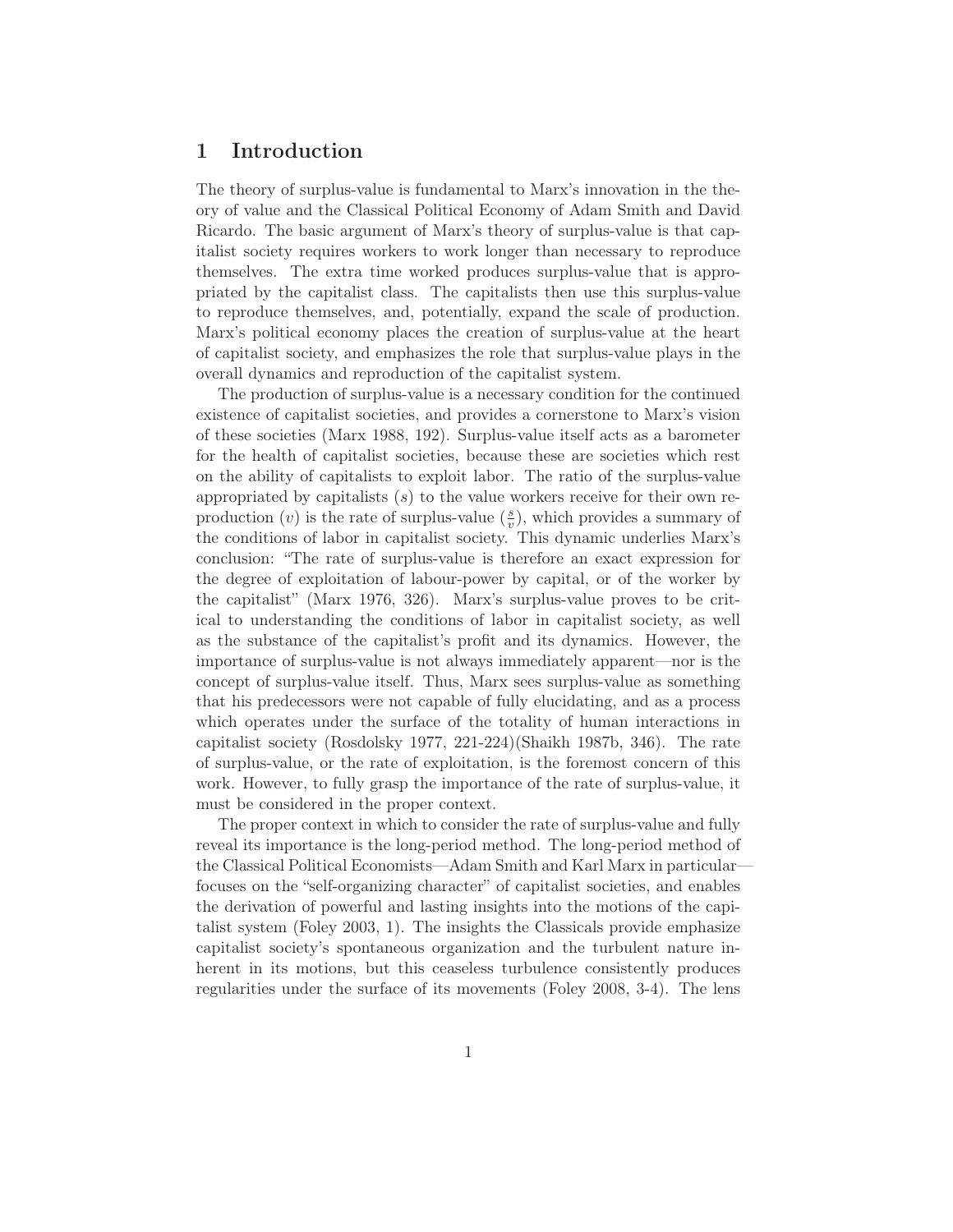of the long-period method provides the necessary apparatus to understand the order that emerges from the seemingly chaotic nature of capitalism, and reveals the tendencies toward which capitalist society is constantly moving.

The key characteristic of the long-period method is its focus upon the self-organizing character of a society in which a sufficiently long period of time is considered, and labor and capital (the inputs of production) are fully mobile across spheres of production (Foley 2008, 2-8). These conditions are characterized by Smith as the conditions of "perfect liberty," and, for Marx, they are necessary conditions for the manifestation of his "economic laws." The key insights of the long-period method, and Marx's use of it, follow from this full mobility and lead to consideration of the tendencies for the rate of profit and rate of surplus-value to turbulently, and independently, tend toward equalization across sectors of production. However, these processes never settle at their respective equalized rates. The upward and downward movements of the rates of profit and surplus-value across sectors never cease. The consideration of these tendencies allows for unique insights into the conditions of society, and, when focusing on the mobility of labor, the conditions of the foundation upon which capitalist society rests.

The context of the long-period method allows for proper consideration of the dynamics of surplus-value and their effects on capitalist society, and leads to interesting insights when considering Marx's use of an equalized rate of surplus-value across sectors of production in Capital: Volume III. Marx's treatment of the rate of surplus-value in *Capital: Volume III* is often taken to be an assumption that paves the way to his analysis of the equalization of the rate of profit across sectors and the formation of prices of production. However, the equalized rate of surplus-value is much more than a convenient assumption. The turbulent equalization of sectoral rates of surplus-value is in fact one of the central tendencies of Marx's framework, and is elevated by Marx to the same level as other "economic laws" (Marx 1981, 275).

Much of the reasoning for Marx's use of an equalized rate of surplusvalue and its elevation to the level of an economic law can be traced to his acceptance of the mobility of producers (for Marx, workers) inherent in Smith's "early and rude state of society." Treating this equalized rate as one of capitalism's central tendencies—and recognizing the influence of Smith in its development—holds ramifications for issues of complex labor, treatment of the transformation problem, and Marx's theory of value in general. These ramifications become clear when Marx is read as a long-period theorist with a nuanced understanding of his Classical predecessors, and when the sectoral rate of surplus-value is seen as being subject to the same turbulent dynamics and equalization process as the rate of profit. Furthermore, the equalization process of the rate of surplus-value across sectors needs to be held to be as important as the equalization of sectoral profit rates in order to properly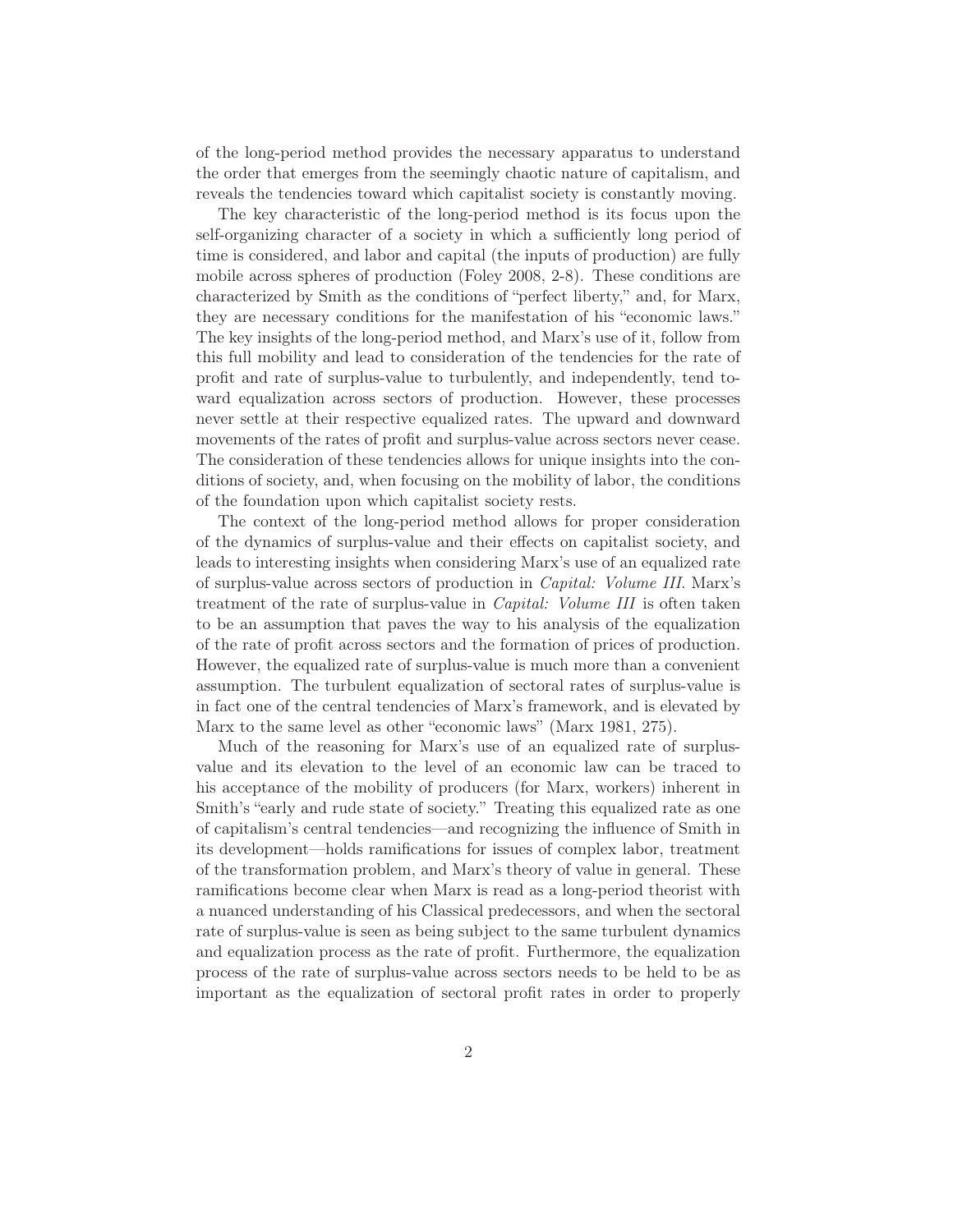apply Marx's vision.

These arguments are built and presented as follows. Section 2 of this paper discusses how the long-period method's use of perfectly mobile labor and capital provides the necessary tools to demonstrate the logic behind Marx's elevation of the equalized sectoral rate of surplus-value to the level of an economic law. This section also shows how Marx's adoption of the mobility of labor across sectors has its roots in the work of Adam Smith, as the lineage of the mobility of labor from Smith to Marx plays a vital role in showing how sectoral rates of surplus-value turbulently tend toward equalization. Section 3 highlights the perfect mobility of labor in Marx's theory of value and his long-period method, and properly places the turbulently equalizing rate of surplus-value at the highest order of abstraction in Marx's framework. Section 4 discusses Marx's adoption of the mobility of labor from Smith and supports the argument that Marx fully adopts Smith's vision of perfectly mobile labor found in the abstraction of the "early and rude state of society." Section 5 shows how analyzing the mobility of labor according to the Marxian framework reveals that the surplus-value produced in a particular sector of an economy cannot be directly observed due to the processes of circulation and capital migration that redistribute surplus-value across sectors of production to equalize the rate of profit of all capitals, and that Marx's use of a turbulently equalizing rate of surplus-value needs to be taken as one the central tendencies of his framework. Section 6 provides concluding remarks.

## 2 Marx's Long-Period Method

#### 2.1 Structure of Marx's LPM

The long-period method provides the proper context in which to consider the rate of surplus-value and reveal its importance. The long-period method's use of perfectly mobile labor and capital abstracts from any impedances or market frictions that may exist in reality in order to best represent what Marx considers capitalism's pure, or ideal, form in which the inner laws and tendencies of capitalism can be revealed and considered independent of surface appearances and everyday movements (Marx 1981, 291):

The real inner laws of capitalist production clearly cannot be explained in terms of the interaction of demand and supply (not to mention the deeper analysis of these two social driving forces which we do not intend to give here), since these laws are realized in their pure form only when demand and supply cease to operate, i.e. when they coincide. In actual fact, demand and supply never coincide, or, if they do so, it is only by chance and not to be taken into account for scientific purposes; it should be considered as not having happened. Why then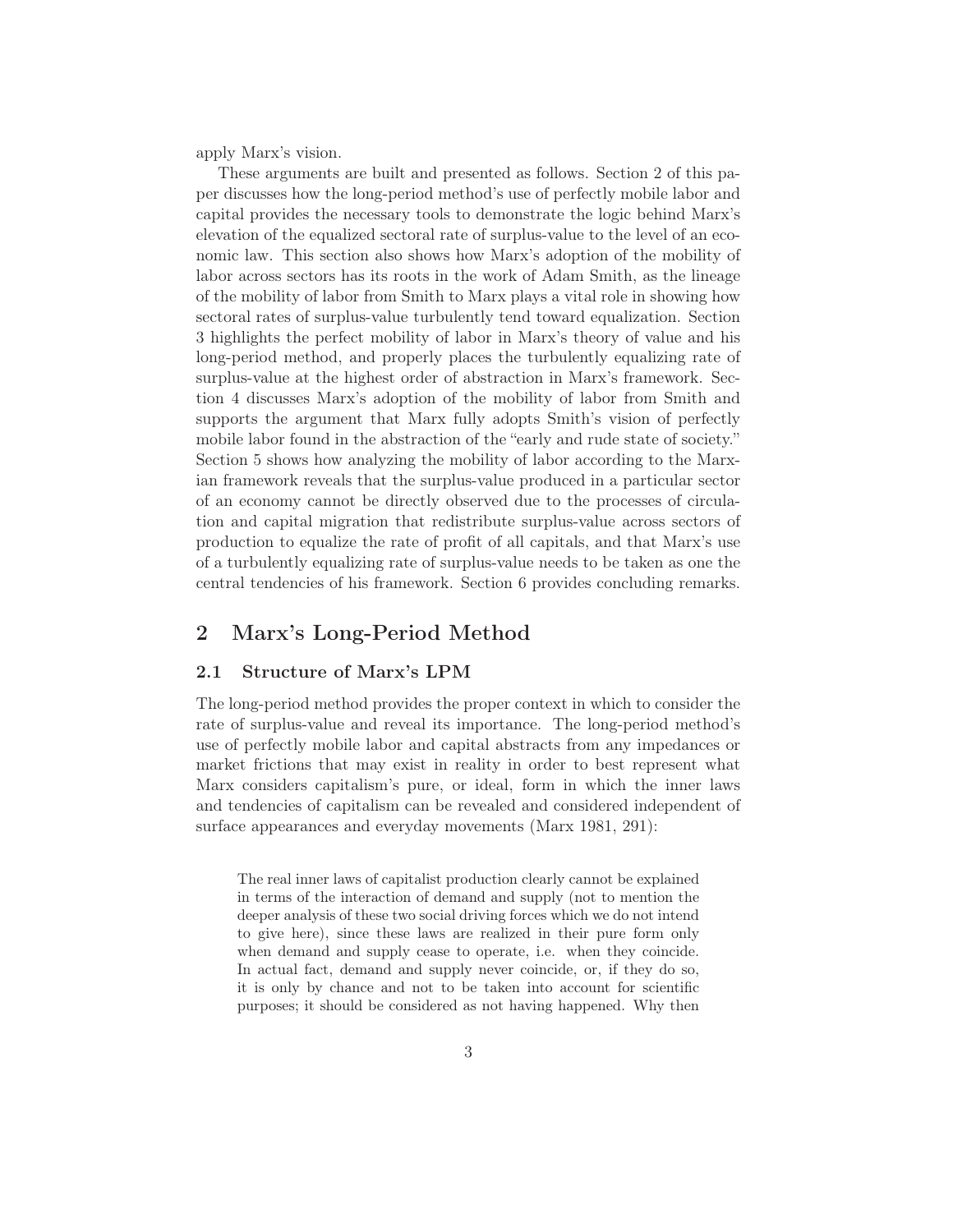does political economy assume that they do coincide? In order to treat the phenomena it deals with in their law-like form, the form that corresponds to their concept, i.e. to consider them independently of the appearance produced by the movement of demand and supply. And, in addition, in order to discover the real tendency of their movement and to define it to a certain extent (Marx 1981, 291).

The method of abstraction inherent in the above passage is consistent in Marx's method of political economy because "microscopes" and "chemical reagents" are unavailable when confronting economic topics, and the "power of abstraction" is the necessary tool to tackle the complex motions of capitalist society (Marx 1976, 90). To uncover the real tendencies and motions of capitalism one must abstract from the most concrete aspects of the world in order to arrive at the underlying determinants driving reality. Marx endorses this approach in his introduction to the Grundrisse:

It seems to be correct begin with the real and the concrete, with the real precondition, thus to begin, in economics, with e.g. the population, which is the foundation and the subject of the entire social act of production. However, on close examination this proves false. The population is an abstraction if I leave out, for example, the classes of which it is composed. These classes in turn are an empty phrase if I am not familiar with the elements on which they rest. E.g. wage labour, capital, etc. For example, capital is nothing without wage labour, without value, money, price etc. Thus, if I were to begin with the population, this would be a chaotic conception of the whole, and I would then, by means of further determination, move analytically towards ever more simple concepts, from the imagined concrete towards ever thinner abstractions until I had arrived at the simplest determinations. From there the journey would have to be retraced until I had finally arrived at the population again, but this time not as the chaotic conception of a whole, but as a rich totality of many determinations and relations (Marx 1973, 100).

The long-period method's consideration of perfectly mobile labor and capital is the type of abstraction Marx describes in the above passages, and the abstraction Marx himself makes when considering the long-period tendencies and motions of capitalist society. Marx presents the perfect mobility of labor and capital for his long-period method as the two following conditions:

. ..(1) the more mobile capital is, i.e. the more easily it can be transferred from one sphere and one place to others; (2) the more rapidly labour-power can be moved from one sphere to another and from one local point of production to another (Marx 1981, 298).

Condition  $(1)$  is the perfect mobility of capital, and condition  $(2)$  is the perfect mobility of labor. The more labor and capital approach perfect mobility,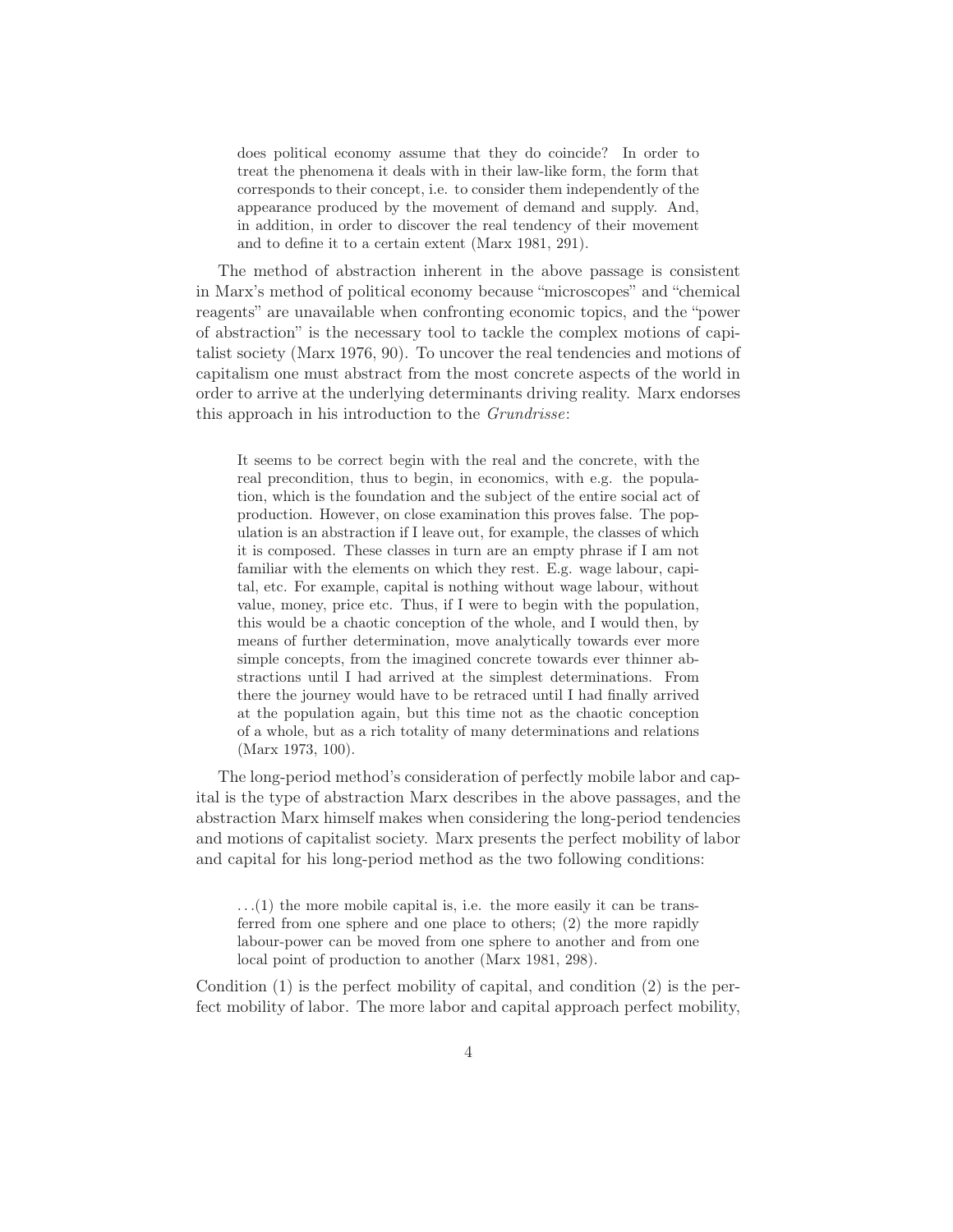the more closely capitalism resembles its ideal form, which corresponds to its "concept" in Marx's view (Marx 1981, 291). These conditions are a key part of Marx's long-period method that he employs to reveal capitalism's central tendencies.

In order to arrive at the perfect mobility of capital, "completely free trade within the society in question and the abolition of all monopolies other than natural ones, i.e. those arising from the capitalist mode of production itself" is required (Marx 1981, 298). Going hand-in-hand with completely free trade (meaning exchange), the perfect mobility of capital implies that capital is indifferent to the types of commodities it produces, and "All that matters in any sphere of production is to produce surplus-value, to appropriate a definite quantity of unpaid labour in labour's product" (Marx 1981, 297). The mobility of capital and competition among capitalists lead to the tendency for the turbulent equalization of the profit rate across sectors:

If commodities were sold at their values, however, this would mean very different rates of profit in the different spheres of production, as we have already explained, according to the differing organic composition of the masses of capital applied. Capital withdraws from a sphere with a low rate of profit and wends its way to others that yield higher profit. This constant migration, the distribution of capital between the different spheres according to where the profit rate is rising and where it is falling, is what produces a relationship between supply and demand such that the average profit is the same in the various different spheres, and values are therefore transformed into prices of production. Capital arrives at this equalization to a greater or lesser extent, according to how advanced capitalist development is in a given national society: i.e. the more the conditions in the country in question are adapted to the capitalist mode of production. As capitalist production advances, so also do its requirements become more extensive, and it subjects all the social preconditions that frame the production process to its specific character and immanent laws (Marx 1981, 297-298).

Hence, the tendency for the profit rate to equalize across sectors is an expression of the mobility of capital and the desire to realize profit that is shared by all capitalists.

The other side of Marx's long-period method is the perfect mobility of labor, which requires:

. ..the abolition of all laws that prevent workers from moving from one sphere of production to another or from one local seat of production to any other. Indifference of the worker to the content of his work. Greatest possible reduction of work in all spheres of production to simple labour. Disappearance of all prejudices of trade and craft among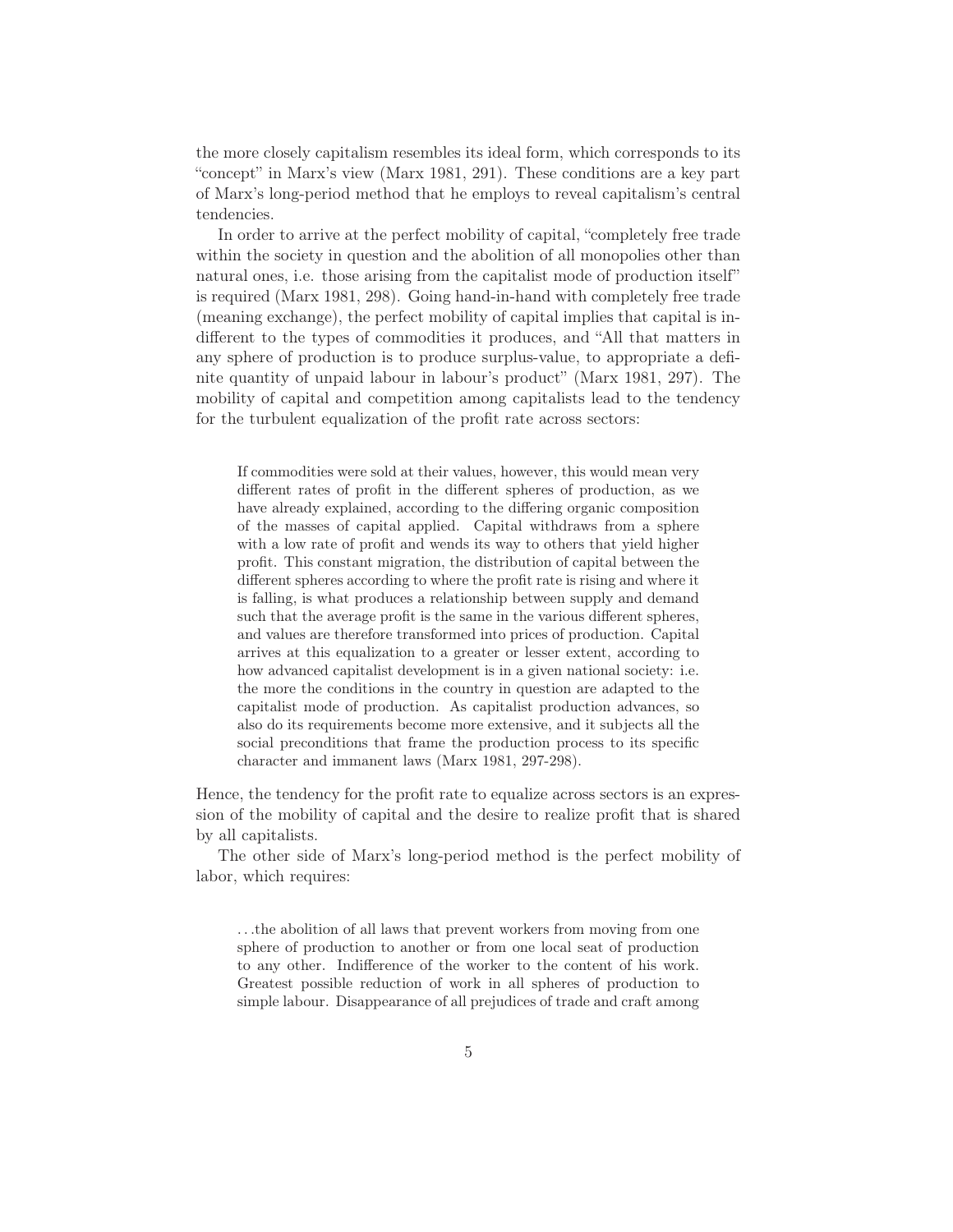the workers. Finally and especially, the subjection of the worker to the capitalist mode of production (Marx 1981, 298).

The perfect mobility of labor across spheres of production produces the tendency for the rate of surplus-value to turbulently equalize across sectors, and Marx holds this tendency to be an economic law:

If capitals that set in motion unequal quantities of living labour produce unequal amounts of surplus-value, this assumes that the level of exploitation of labour, or the rate of surplus-value, is the same, at least to a certain extent, or that the distinctions that exist here are balanced out by real or imaginary (conventional) grounds of compensation. This assumes competition among the workers, and an equalization that takes place by their constant migration between one sphere of production and another. We assume a general rate of surplus-value of this kind, as a tendency, like all economic laws, and as a theoretical simplification; but in any case this is in practice an actual presupposition of the capitalist mode of production, even if inhibited to a greater or lesser extent by practical frictions that produce more or less significant local differences, such as the settlement laws for agricultural labourers in England, for example. In theory, we assume that the laws of the capitalist mode of production develop in their pure form. In reality, this is only an approximation; but the approximation is all the more exact, the more the capitalist mode of production is developed and the less it is adulterated by survivals of earlier economic conditions with which it is amalgamated (Marx 1981, 275).

The perfect mobility of capital and labor, as outlined by Marx, follow the need to abstract from everyday frictions to consider the real, or underlying, movements of capitalism. Marx's abstraction in which one bears witness to capitalism's pure motions also requires consideration of a sufficient length of time so that the laws of capitalism can be seen as the "outcome of a whole series of protracted oscillations, which require a good deal of time before they are consolidated and balanced out" (Marx 1981, 266). The consideration of a sufficiently long period of time and the perfect mobility of labor and capital present a summary of Marx's long-period method. Through his long-period method, Marx reveals the tendency for the rates of profit and surplus-value to turbulently equalize across sectors—independent of one another. The context of the long-period method proves crucial to understand how the rate of surplus-value tends to equalize across sectors in a similar fashion to the rate of profit, and should be taken as an economic law.

#### 2.2 Equalization of the Rate of Surplus-Value

Marx's analysis of capitalism in Capital: Volume III consistently features an equalized rate of surplus-value across all sectors of an economy. If Marx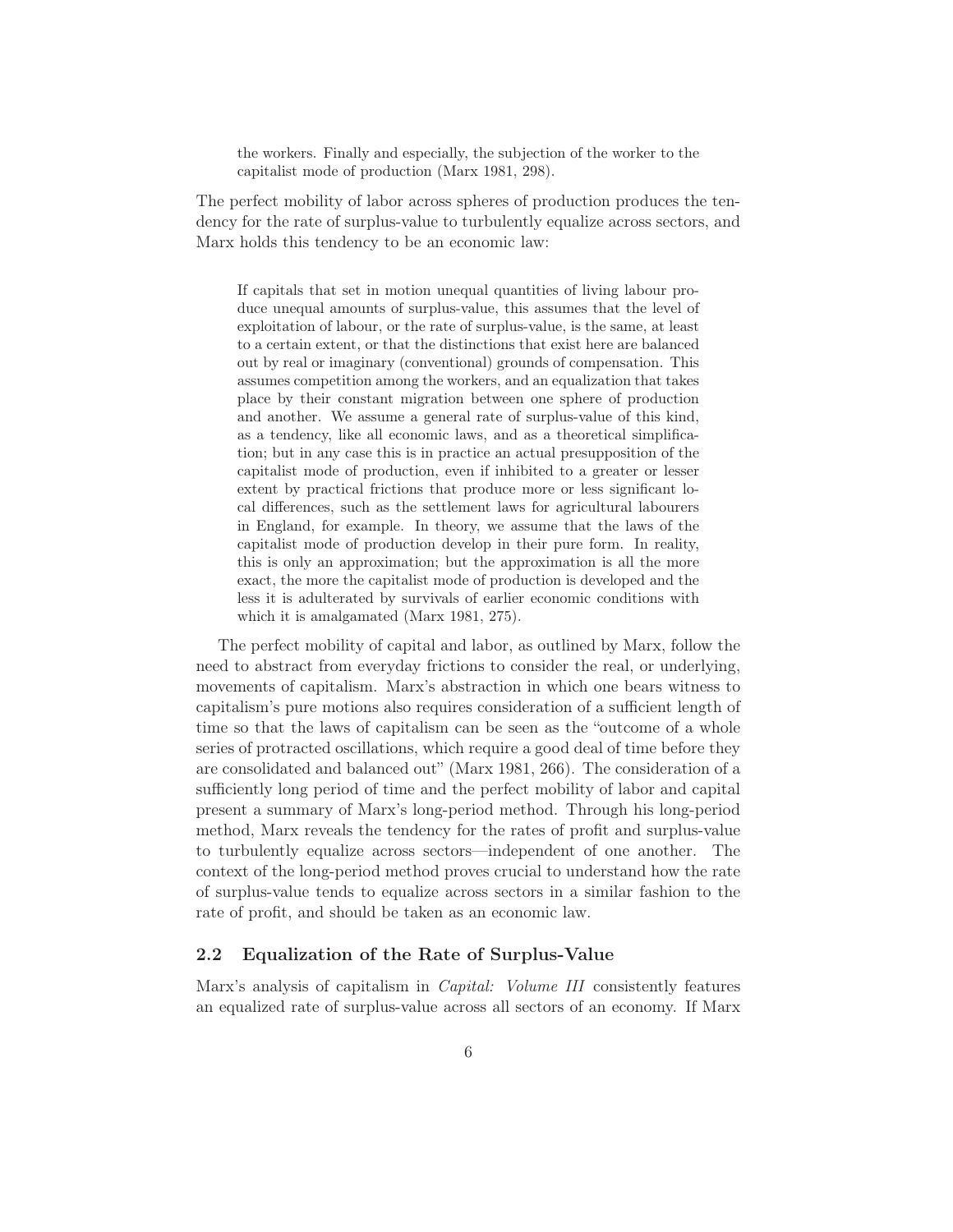is read as a long-period theorist, the equalized rate of surplus-value across sectors is an expression of the mobility of labor (Foley 2008, 3-4, 24). The argument is that labor is able to adapt and adjust to changes in professions over long periods of time if it is fully mobile between sectors (Foley 2005, 40)(Foley 2008, 3-6, 10, 19). As the conditions of the workplace undergo constant change, and as demand for labor waxes and wanes in the different sectors of the economy, the movement of laborers between the sectors will turbulently balance out the wage rate and erode all differences in the skills of workers. This mobility of labor produces the turbulent equalization of the rate of surplus-value across sectors, which Marx adheres to rather strictly:

Other distinctions, for instance in the level of wages, depend to a large measure on the distinction between simple and complex labour that was mentioned already in the first chapter of Volume 1, p.135, and although they make the lot of the workers in different spheres of production very unequal, they in no way affect the degree of exploitation of labour in these various spheres. If the work of a goldsmith is paid at a higher rate than that of a day-labourer, for example, the former's surplus labour also produces a correspondingly greater surplus-value than does that of the latter. And even though the equalization of wages and working hours between one sphere of production and another, or between different capitals invested in the same sphere of production, comes up against all kinds of local obstacles, the advance of capitalist production and the progressive subordination of all economic relations to this mode of production tends nevertheless to bring this process to fruition. Important as the study of frictions of this kind is for any specialist work on wages, they are still accidental and inessential as far as the general investigation of capitalist production is concerned and can therefore be ignored. In a general analysis of the present kind, it is assumed throughout that actual conditions correspond to their concept, or, and this amounts to the same thing, actual conditions are depicted only in so far as they express their own general type (Marx 1981, 241-242).

The passage above clearly demonstrates that Marx saw a tendency for the turbulent equalization of the rate of surplus-value as part of the "general investigation of capitalist production," and differences in the complexity (productivity) of workers are not immediately important to his analysis (Marx 1981, 242).<sup>1</sup> While he acknowledges that laborers of varying complexities may receive different wages, he asserts that the rate of surplus-value still

<sup>&</sup>lt;sup>1</sup>An argument that runs counter to this point of view can be found in the recent work of Dong-Min Rieu. Rieu asserts that the measurement of sectoral rates of surplus-value is a necessary development for Marxian value theory so that the way in which different concrete labors translate into socially necessary abstract labor can be better understood. However, the main arguments of this paper focus on the long-period tendency of the rate of surplus-value as opposed to focusing on concrete measurements that reveal ongoing labor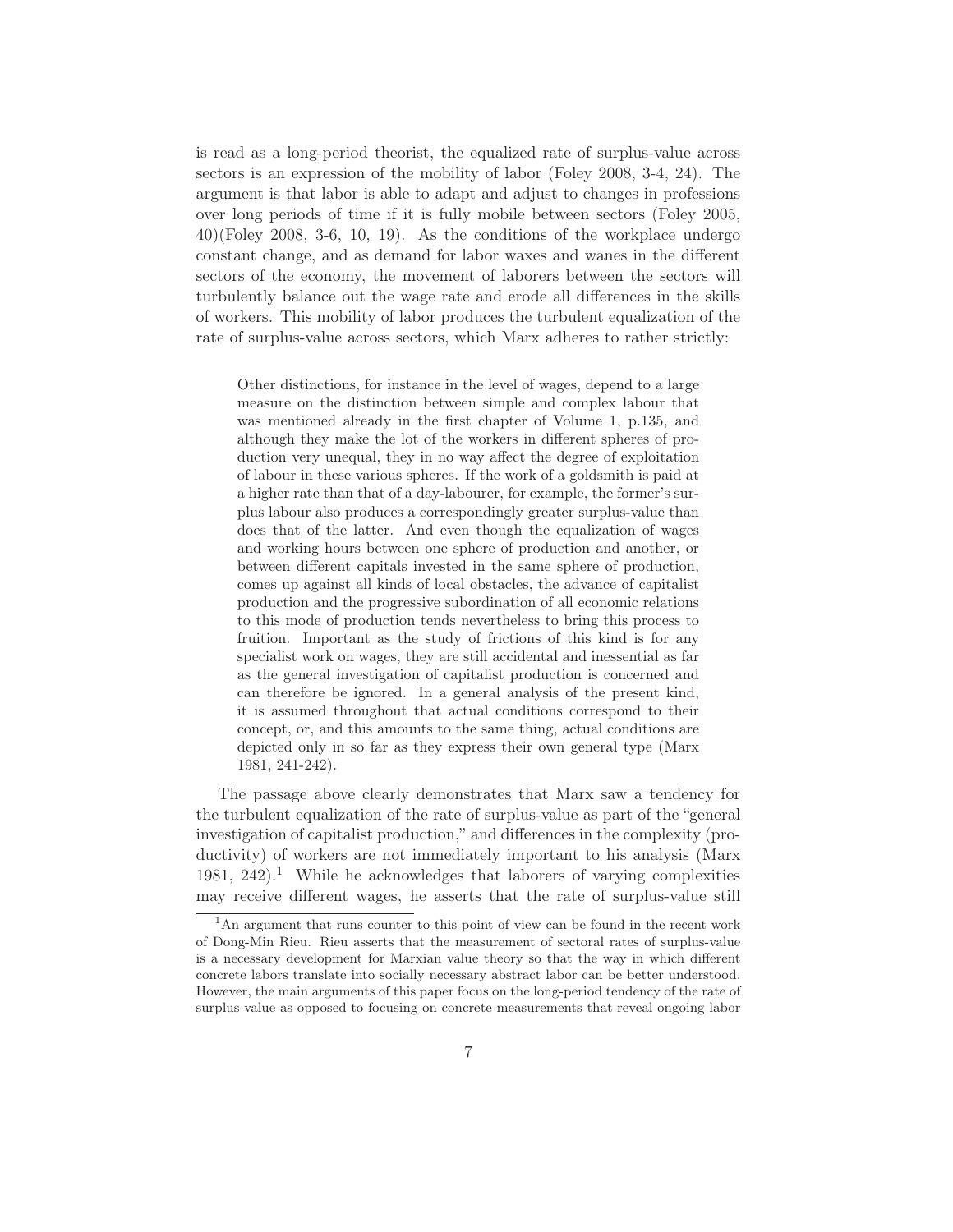turbulently equalizes across sectors. The complexity of the labor makes no difference in the rate of surplus-value of the particular sphere of production. If labor is far more complex than the social average and receives a high wage accordingly, the surplus-value that this labor produces is "correspondingly greater" than the surplus-value produced by the social average (Marx 1981, 241).<sup>2</sup> However, in spite of these differences in the complexity of labor that may exist, the ongoing movements and development of capitalism will inevitably cause the tendency of the equalization of wages and working hours across spheres of production to exert itself. Thus, Marx deems it necessary to employ an equalized rate of surplus-value across sectors because it pertains to the general conditions of capitalism that are the focus of his investigation.

To explain the occurrence of both the equalization of the rate of surplusvalue and labor market dynamics, Marx briefly refers to a lengthy explanation from his predecessor Smith:

As far as the many variations in the exploitation of labour between different spheres of production are concerned, Adam Smith has already shown fully enough how they cancel one another out through all kinds of compensations, either real or accepted by prejudice, and how therefore they need not be taken into account in investigating the general conditions, as they are only apparent and evanescent (Marx 1981, 241).

Marx sees no need to go into full detail regarding the factors that account for all observed differences in wages and strip laborers of any uniqueness reducing all labor to a common level. He feels that Smith's elucidation of these forces is complete enough and can be used as support for the use of an equalized rate of surplus-value throughout his further analysis. To understand why

market frictions. See Rieu (2008, 2009) for further explanation of Rieu's perspective, and Duménil et al. (2009) for more discussion on Rieu's points.

<sup>&</sup>lt;sup>2</sup>This view is consistent throughout Marx's writing in *Capital*: "We stated on a previous page that in the valorization process it does not in the least matter whether the labour appropriated by the capitalist is simple labour of average social quality, or more complex labour, labour with a higher specific gravity as it were. All labour of a higher, or more complicated, character than average labour is expenditure of labour-power of a more costly kind, labour-power whose production has cost more time and labour than unskilled or simple labour-power, and which therefore has a higher value. This power being of higher value, it expresses itself in labour of a higher sort, and therefore becomes objectified during an equal amount of time, in proportionally higher values. Whatever difference in skill there may be between the labour of a spinner and that of a jeweller, the portion of his labour by which the jeweller merely replaces the value of his own labour-power does not in any way differ in quality from the additional portion by which he creates surplus-value. In both cases, the surplus-value results only from a quantitative excess of labour, from the lengthening of one and the same labour-process: in the one case, the process of making jewels, in the other, the process of making yarn. . .But, on the other hand, in every process of creating value the reduction of the higher type of labour to average social labour, for instance one day of the former to x days of the latter, is unavoidable" (Marx 1976, 304-306).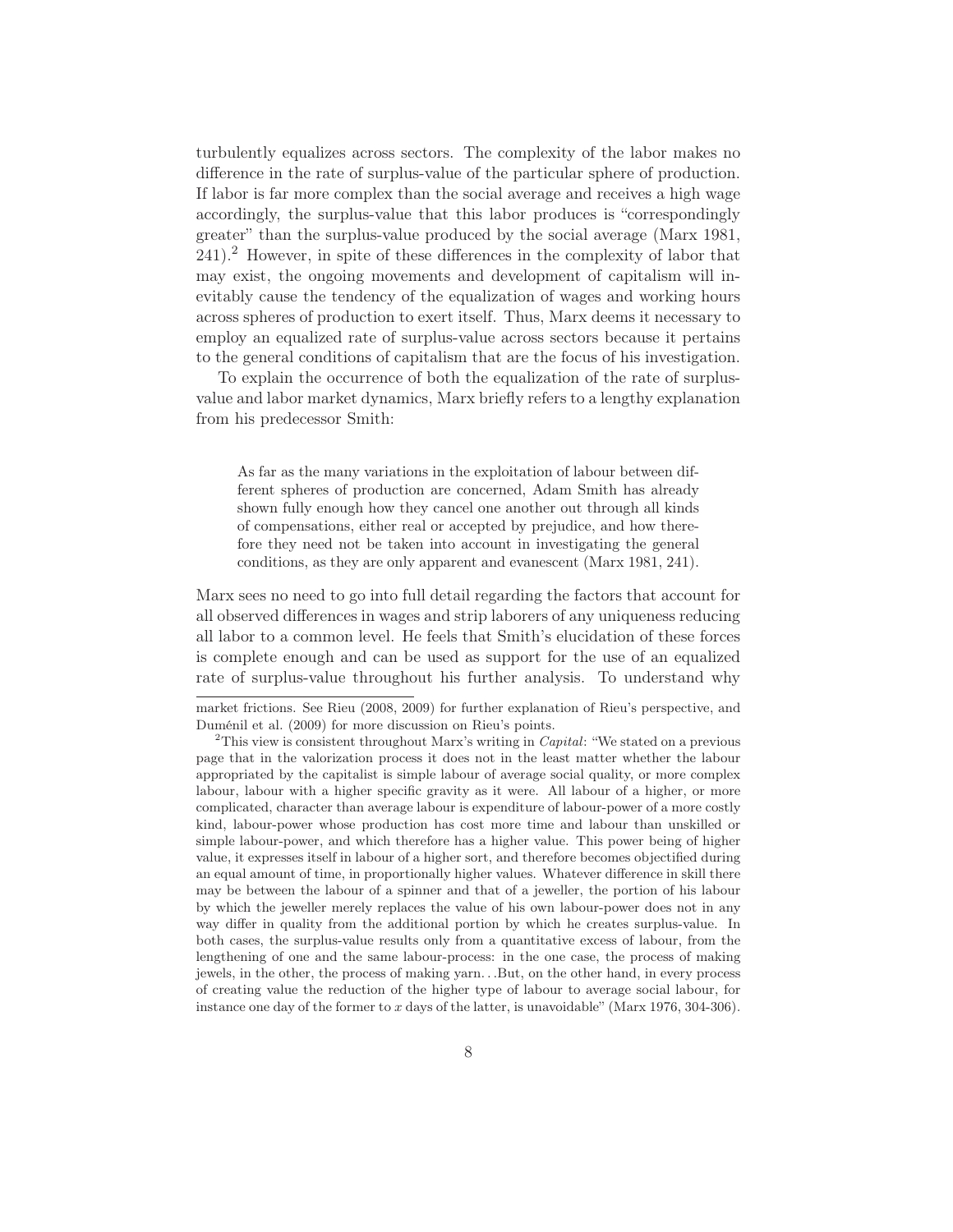Marx held Smith's explanation in such high regard, one can turn to Chapter Ten of The Wealth of Nations; which is meant to explain the forces that cause "the whole of the advantages and disadvantages" of "different employments of labour and stock" to tend toward equalization (Smith 2000, 114).

#### 2.3 Roots of the Equalizing Rate of Surplus-Value

Chapter Ten of The Wealth of Nations begins, "The whole of the advantages and disadvantages of the different employments of labour and stock must, in the same neighbourhood, be either perfectly equal or continually tending to equality" (Smith 2000, 114). Thinking in terms of constant oscillations around centers of gravity is a consistent thread through the Classical Political Economy of Smith, Ricardo and Marx, and characterizes them as long-period theorists (Foley 2003, 3-4).<sup>3</sup> Ricardo and Marx describe underlying currents or turbulent equalizations in a similar way as Smith:

If in the same neighbourhood, there was any employment evidently either more or less advantageous than the rest, so many people would crowd into it in the one case, and so many would desert it in the other, that its advantages would soon return to the level of other employments. This at least would be the case in a society where things were left to follow their natural course, where there was perfect liberty, and where every man was perfectly free both to chuse what occupation he thought proper, and to change it as often as he thought proper. Every man's interest would prompt him to seek the advantageous, and to shun the disadvantageous employment (Smith 2000, 114).

Smith can, however, be credited with laying the foundation for Ricardo and Marx, and providing the full descriptive theory for the determinants of the ebb and flow of wages and working conditions that led Marx to think in terms of an equalized rate of surplus-value.

Smith cites five causes to explain wage differentials that may be observed at any moment while the equalization of all of the advantages and disadvantages of labor is taking place. The first cause is "the ease or hardship, the cleanliness or dirtiness, the honourableness or dishonourableness of the employment" (Smith 2000, 115).<sup>4</sup> The second is "the easiness and cheapness, or the difficulty and expence of learning the business" (Smith 2000, 116).

 ${}^{3}$ See Ricardo (1951), Ch. 4 for more examples of this line of thinking.

<sup>4</sup> "Thus in most places, take the year round, a journeyman taylor earns less than a journeyman weaver. His work is much easier. A journeyman weaver earns less than a journeyman smith. His work is not always easier, but it is much cleanlier. A journeyman blacksmith, though an artificer, seldom earns so much in twelve hours as a collier, who is only a labourer, does in eight...The most detestable of all employments, that of public executioner, is, in proportion to the quantity of work done, better paid than any common trade whatever" (Smith 2000, 115-116).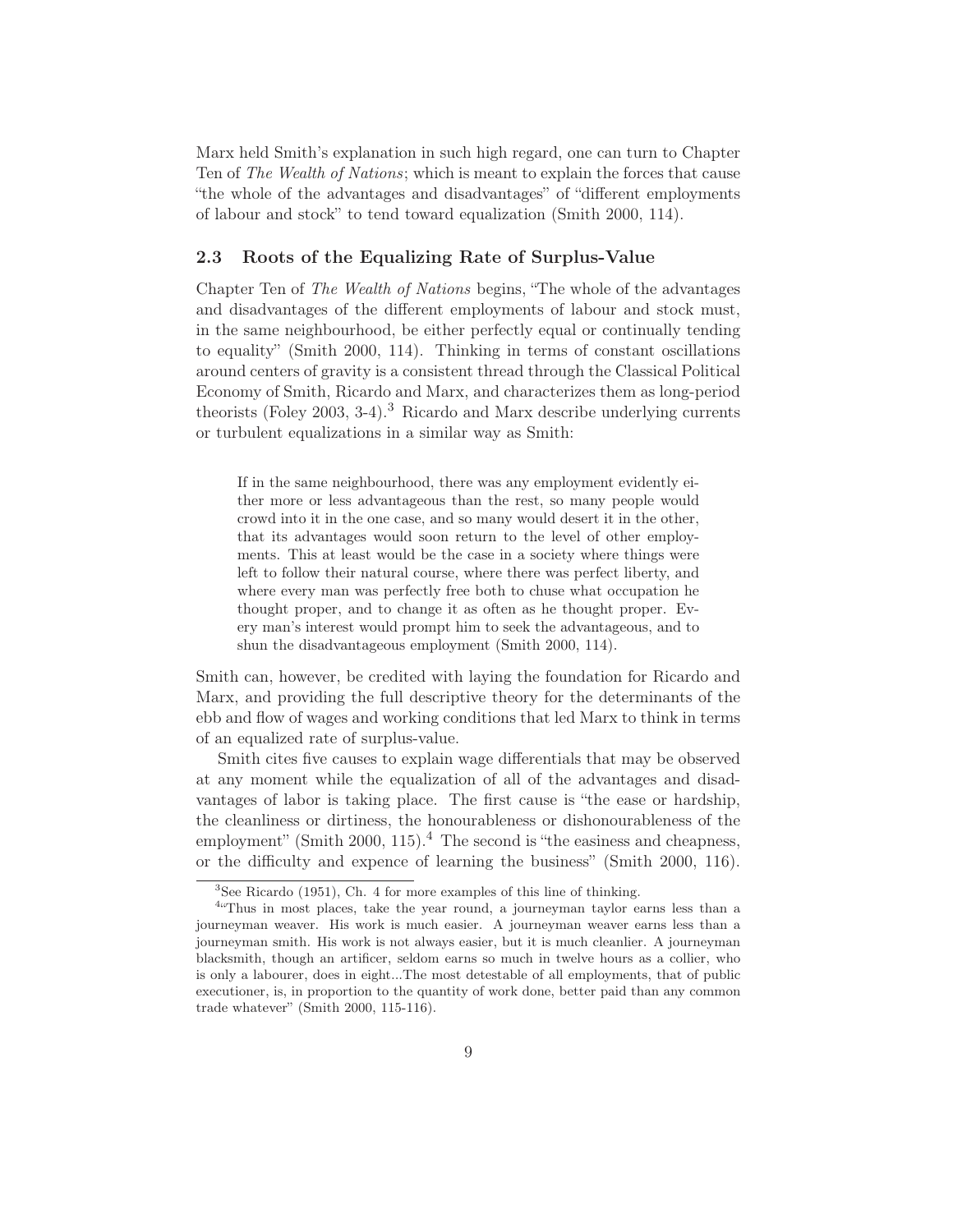This second cause parallels Marx's notion of complex labor that can exist at any given moment in time; whereby simple labor can be worked on so that more simple labor is worked up in it to create complex labor (Marx 1976, 135, 304-305). Smith likens this complex labor to the machinery used in production and compares any highly educated or trained worker to an expensive machine. $5$  The third cause for wage variations is the varying "constancy or inconstancy of employment" (Smith 2000, 119). An example of this could be a house painter who primarily works during warm months, or the wait staff of a country club or golf course that is only open during certain times of the year. "Fourthly, [t]he wages of labour vary according to the small or great trust which must be reposed in the workmen" (Smith 2000, 121). Smith cites examples of doctors or attorneys, whom one may have to entrust with his or her life. The fifth factor acting on wages in different employments is "the probability or improbability of success in them" (Smith 2000, 122). By this logic, the high salaries of professional musicians and athletes can be explained, "In a perfectly fair lottery, those who draw the prizes ought to gain all that is lost by those who draw the blanks" (Smith 2000, 122).

The combination of these five factors working simultaneously across sectors lead to the differences in wages that one can observe at any given moment in time, but the full mobility of labor—or the "perfect liberty" that Smith uses as his broad brush to characterize his long-period thinking—exercises an equalizing force on the differences in the advantages and disadvantages of labor, and, over time, induces their erosion. An explanation of this kind renders differences in wages less important than the overall movements of the total advantages and disadvantages of labor. As Smith explains:

The five circumstances above mentioned, though they occasion considerable inequalities in the wages of labour and profits of stock, occasion none in the whole of the advantages and disadvantages, real or imaginary, of the different employments of either. The nature of those circumstances is such, that they make up for a small pecuniary gain in some, and counter-balance a great one in others.

In order, however, that this equality may take place in the whole of their advantages or disadvantages, three things are requisite even where there is the most perfect freedom. First the employments must be well known and long established in the neighbourhood; secondly, they must be in their ordinary, or what may be called their natural state; and,

<sup>&</sup>lt;sup>54</sup>When any expensive machine is erected, the extraordinary work to be performed by it before it is worn out, it must be expected, will replace the capital laid out upon it, with at least the ordinary profits. A man educated at the expence of much labour and time to any of those employments which requires extraordinary dexterity and skill, may be compared one of those expensive machines" (Smith 2000, 116-117).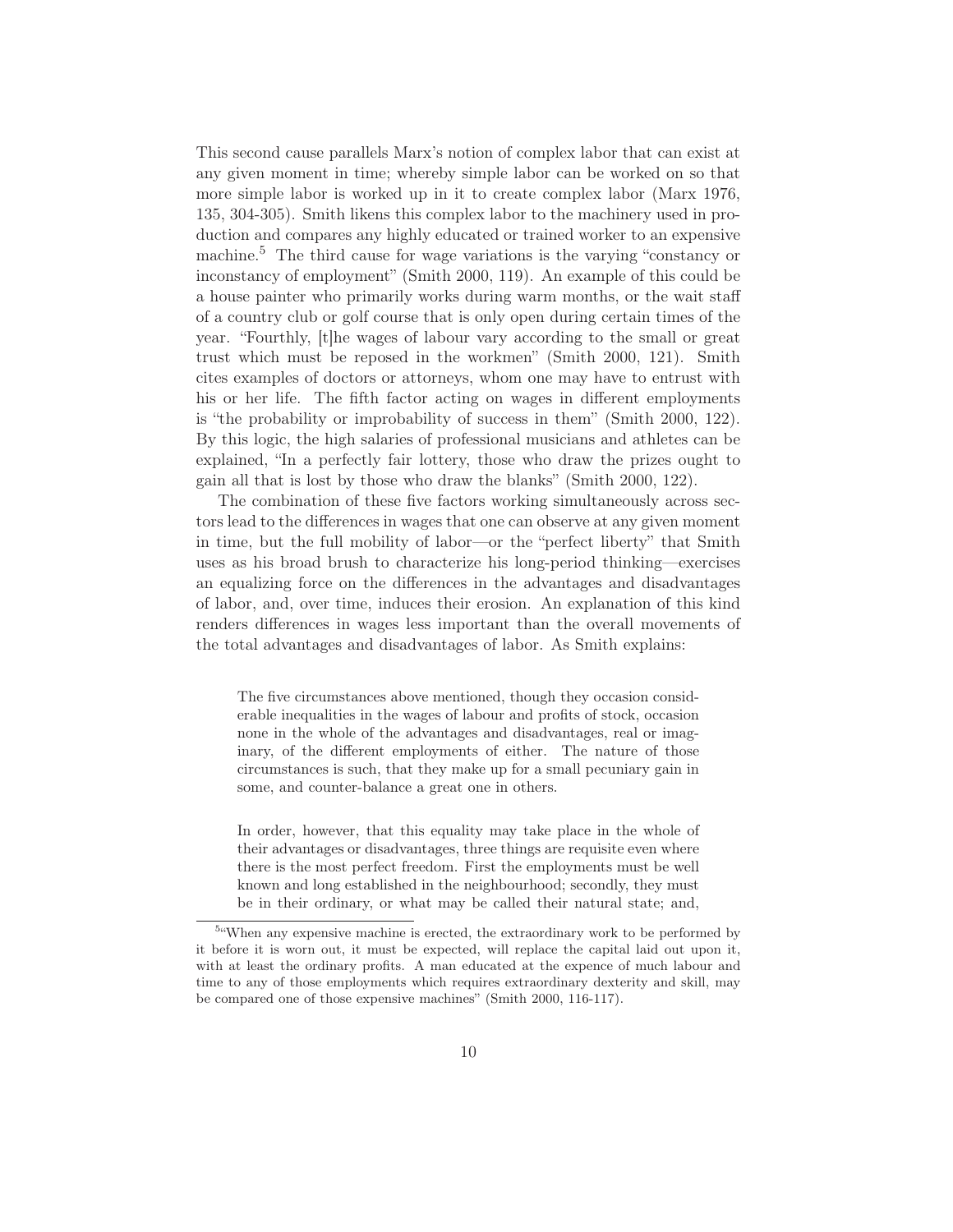thirdly, they must be the sole or principal employments of those who occupy them (Smith 2000, 131-132).

The quoted passages from Smith, particularly the beginning of Chapter Ten and the above passage, demonstrate Smith's long-period thinking, which Marx is able to pick up on for his own purposes. Smith employs a similar concept of perfectly mobile labor and capital in developing the tendencies for the advantages and disadvantages of different employments of labor and stock to independently tend toward equality, and the emergence of natural prices as centers of gravity for market prices. This long-period vision shows through in Smith, especially when conditions of "perfect liberty," or "where there is the most perfect freedom" are attached to his arguments. Smith emphasizes his notion of perfect liberty in his description of the turbulent movements of wages and profits. When he introduces the equality of the advantages and disadvantages of different employments of labor and capital, he quickly follows with the condition of perfect liberty, "This at least would be the case in a society where things were left to follow their natural course where there was perfect liberty" (Smith 2000, 114).

Similarly, in discussing natural prices, Smith asserts that the conditions of perfect liberty are necessary for their manifestation, and for natural prices to act as the center of gravity for market prices (Smith 2000, 63):

The market price of any particular commodity, though it may continue long above, can seldom continue long below, its natural price. Whatever part of it was paid below the natural rate, the persons whose interest it affected would immediately feel the loss, and would immediately withdraw either so much land, or so much labour, or so much stock, from being employed about it, that the quantity brought to market would soon be no more than sufficient to supply the effectual demand. Its market price, therefore, would soon rise to the natural price. This at least would be the case where there was perfect liberty (Smith 2000, 70).

Smith's perfect liberty contains the same elements of perfectly mobile labor and capital that Marx employs in his own long-period method and discussion of capitalism's central tendencies.

Smith clearly explains that, given the free mobility of labor, the five factors explaining wage differentials balance each other out until there is equality among the advantages and disadvantages of the different employments of workers. However, he introduces a key caveat of the long-period method when he states that "the employments must be well known and long established" (Smith 2000, 131). This condition implies that some significant length of time is necessary for the turbulent dynamics to run their course. Further support for this insight is provided when Smith continues his explanation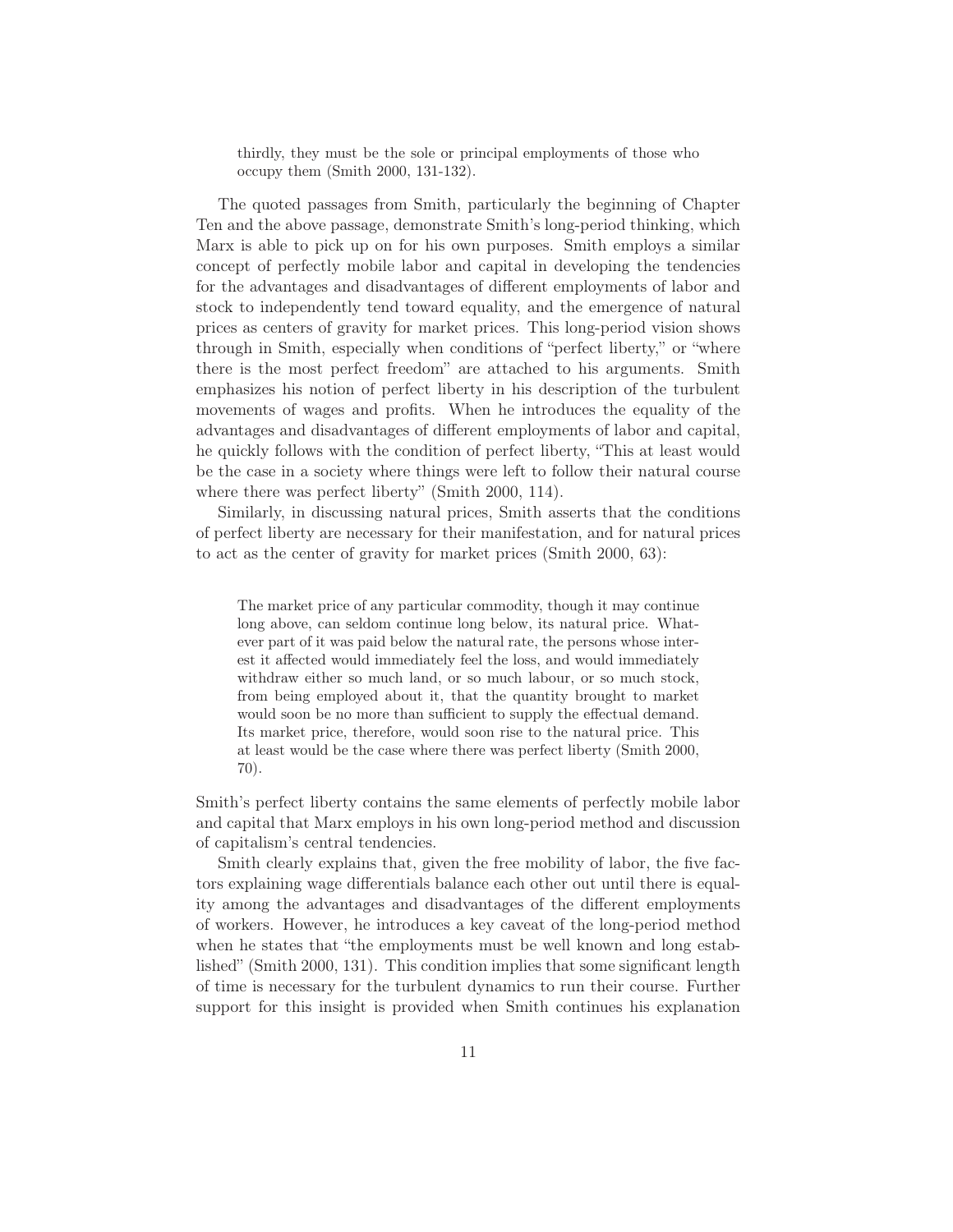and discusses how the wages in new professions tend to be higher than in older ones, but that designations of 'new' and 'old' are not meaningful for long due to the "continually changing" nature of industry (Smith 2000, 132). The higher wages in new industries are a result of the increase in demand for labor of a certain complexity, but this increase in the wage is just a perturbation around the 'natural' price of labor, and given enough time labor will adapt itself to any new skill requisites and the turbulent movements of wages around their average is not disrupted. Smith's explanation demonstrates the importance of the "fungibility" of labor in the long-period method (Foley 2008, 19). The unimportance of wage differentials due to the peculiarity of certain lines of work in Smith's exposition is what leads Marx to also view these wage differentials as unimportant, or not contributing to any real differences in laborers. Marx also adopts the mobility of labor contained in the conditions of perfect liberty in Smith's discussion. There are some gaps between Smith's exposition and Marx's use of a uniform rate of surplus-value, but the gaps can be bridged by situating both Smith and Marx within the long-period method.

## 3 Insights of the Long-Period Method

To further understand the turbulently equalizing rate of surplus-value across sectors and its implications, it is helpful to frame the above passages concerning the mobility of labor from Capital: Volume III in terms of Marx's larger theory of value and the long-period method as done by Foley and Duménil (2008a,b) and Foley (2008). Employing the long-period method allows one to see that the constant tendency for sectoral rates of surplusvalue to equalize—with local obstacles providing turbulence and hiccups that prevent the equalization from being a smooth movement—follows from the "commodity law of exchange" as an important tendency within the overall framework in which Marx is working. The commodity law of exchange is defined as the abstraction in which commodities exchange at prices proportional to embodied labor-time, or commodities exchange at their values  $6 \text{ (Foley and)}$ Duménil 2008a)(Foley 2008, 4, 28). The abstraction of the commodity law of exchange is similar to the classic example of the "early and rude state of society" put forth by Adam Smith to explain capitalist society's self-organizing division of labor and the origin of value in the activity of laboring (Foley 2008, 2-3)(Marx 1988, 376-380, 391-392)(Smith 2000, 53).

<sup>&</sup>lt;sup>6</sup>Here value is meant in the *Capital: Volume I* sense of the term:  $c + v + s$  (Marx 1976, 320).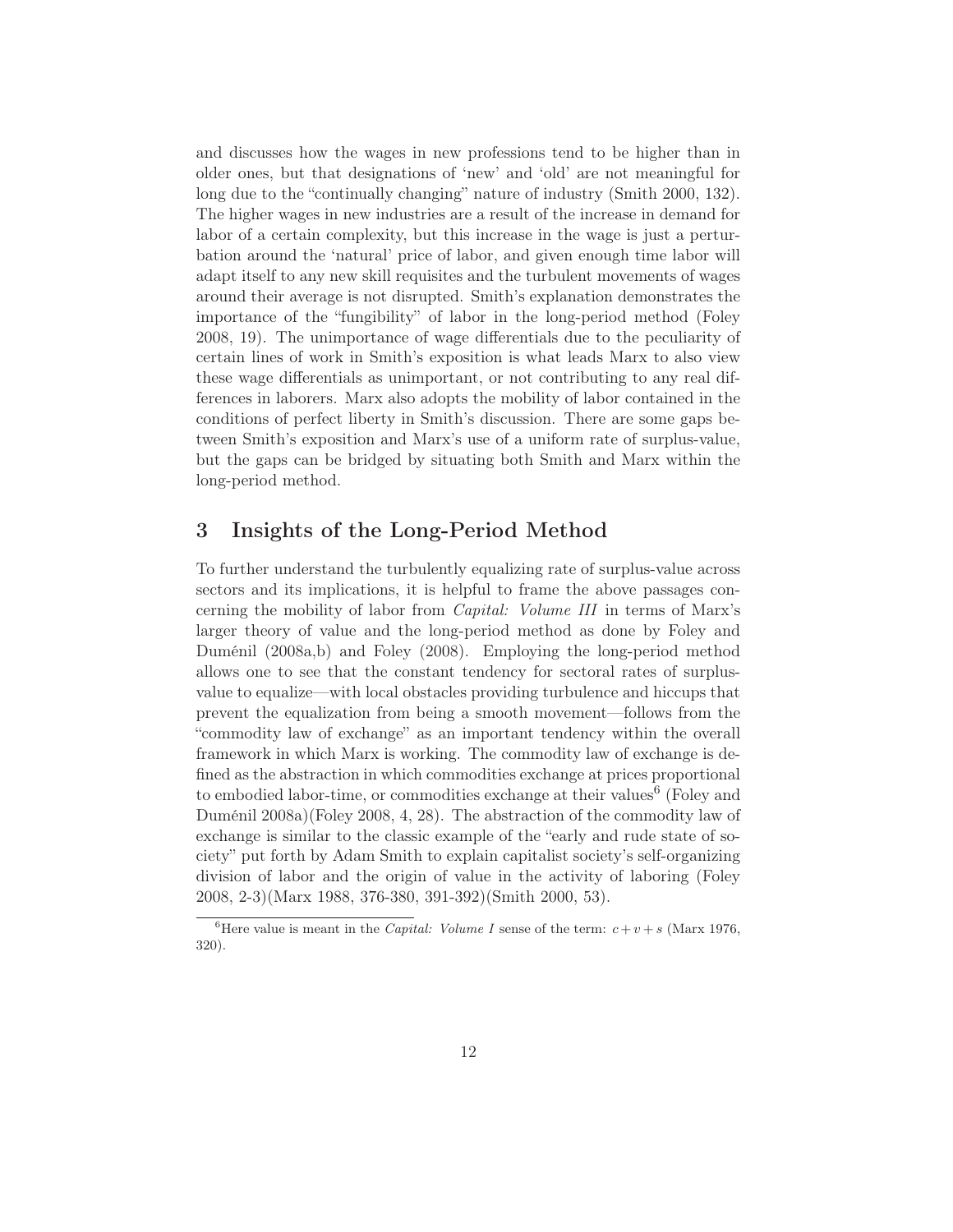#### 3.1 The Commodity Law of Exchange

To build the commodity law of exchange one must suppose that there is a world in which there are many producers that make and use their own tools, the producers are engaged in two lines of production, and all producers are fully mobile between the lines of production (Foley 2008, 3). Marx endorses this abstraction as it is found in Smith by pointing out that Smith is correct in taking as his starting point the exchange of commodities by independent producers in the absence of capital (Marx 1988, 379). If the two lines of production require that producers spend different lengths of time crafting their tools and then laboring in order to produce a final product, the rate at which the final commodities exchange for one another will turbulently oscillate around a center of gravity at which the total quantities of labortime embodied in the commodities changing hands are equal. If the rate at which the commodities exchange is not proportional to the embodied labor times, producers will—being fully mobile—move into the line of production with the better return on time invested, exiting the less advantageous line of production, until the rate of exchange becomes roughly proportional to embodied labor times once again. This roughly equalized rate of exchange is similar to the concept of natural prices determined by labor-time found in Smith, and reveals the activity of laboring as the source, and ultimate regulator, of value (Smith 2000, 65-66). Marx accepts this determination of value by the labor-time embodied in commodities, "That is to say, the labour time necessary to produce different commodities determines the proportion in which they exchange for one another, or their exchange value" (Marx 1988, 384).<sup>7</sup>

The rough equalization process resulting from the mobility of producers in the commodity law equalizes the returns to individual effort, or the "reproductive condition" of all producers over a long period of time (Foley 2008, 4). The turbulent equalization of this reproductive condition parallels the tendency for the equalization of the sectoral rate of surplus-value in Marx's analysis. Employing the commodity law of exchange makes clear Marx's reasoning for a uniform rate of surplus-value induced by the mobility of labor/producers across spheres of production. However, this first basic abstraction leaves much ground uncovered. The commodity law of exchange provides the correct starting point to examine the tendency for the rate of surplus-value to equalize, but it is incomplete as far as fully explaining the underlying motions of capitalism.

<sup>7</sup>See (Marx 1976, 125-131) for further discussion of labor-time as the determinant and regulator of value.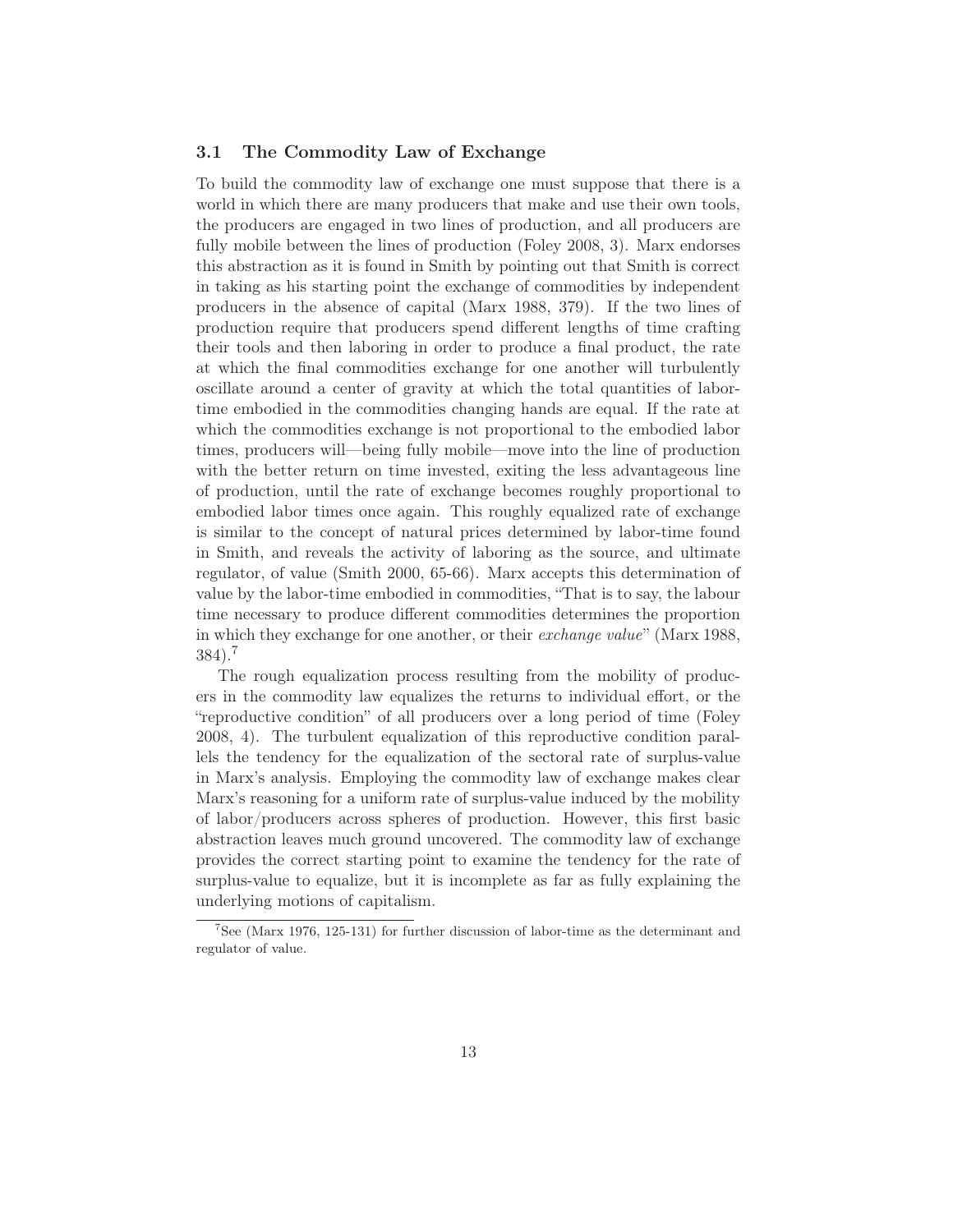#### 3.2 The Capitalist Law of Exchange

In order to further develop the insights of the commodity law, private property and capitalists are introduced so that the initial abstraction of the commodity law can take on a more developed form: the capitalist law of exchange (Foley and Duménil 2008a)(Foley 2008, 6). The capitalist law of exchange incorporates the use of means of production in the form of tools and machinery (constant capital) that are owned and appropriated by capitalists and not the producers from the commodity law of exchange. The possibility of purchased constant capital implies that, if prices are proportional to embodied labor time as they are in the commodity law of exchange, capitalists who advance more constant capital per worker than the average capitalist will "realize smaller profit in comparison to their total capital advanced, that is, lower profit rates" (Foley and Duménil 2008a).

However, Marx accepts that in fully developed capitalism the rate of profit realized by capitals in different spheres of production turbulently equalizes through the competition among capitals (Marx 1981, 297).<sup>8</sup> Thus, in spite of differences in the constant capital per worker in different spheres of production, the rate of profit is turbulently equalized across sectors. This competitive process that equalizes the rate of profit across industries is characterized as the mobility of capital to constantly seek the highest possible profit rate by entering industries with high rates of profit and exiting industries with lower rates of profit (Foley 2008, 5-6)(Marx 1981, 297). The constant migration of capital across industries produces an average rate of profit that is turbulently equalized across industries, and acts as a center of gravity for the fluctuations in sectoral profit rates. This equalized profit rate, with the introduction of unequal exchange, also has the effect of transforming the values from the commodity law of exchange into prices of production<sup>9</sup> (Foley 1986, 97-101)(Marx 1981, 297)(Rubin 1990, 231). The use of the capitalist law of exchange implies that prices of production are the center of gravity for market prices and "thus the natural prices relevant to a competitive capitalist economy" (Foley and Duménil 2008a).

The capitalist law of exchange also introduces the major class distinction between labor and capital that is a prominent feature in Classical Political Economy, and, with this distinction, the producers in the commodity law of exchange become wage-laborers hired by capitalists who must work longer than necessary to reproduce themselves and produce surplus-value for the capitalists (Marx 1976, 324-327).<sup>10</sup> The conversion of the producers in the

<sup>&</sup>lt;sup>8</sup>See the passage from page 297 of *Capital: Volume III* quoted in Section 2.1.

<sup>&</sup>lt;sup>9</sup>Prices of production is meant as Marx's profit-rate equalizing prices:  $c + v + p$  (Marx) 1981, 257).

 $10$ The production of surplus-value becomes the "determining purpose of capitalist production," and is absolutely necessary for the continued reproduction of labor and capital,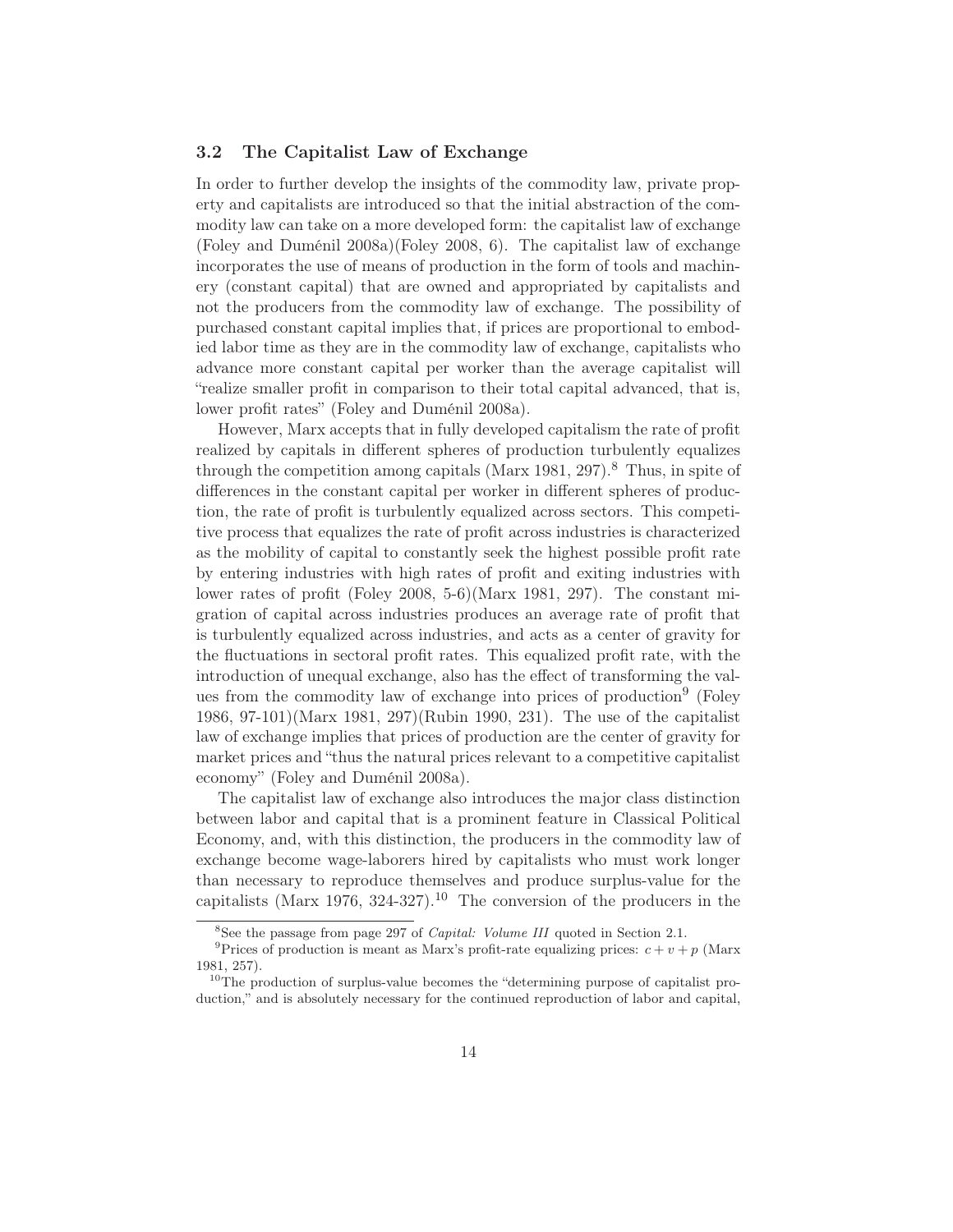commodity law of exchange to wage-laborers in the setting of fully developed capitalism converts the mobility of producers into the mobility of laborers across spheres of production. The implications of the capitalist law go further, as the allocation of labor between different lines of production is no longer solely regulated by the returns to individual laborers across the lines of production; instead, the allocation is regulated by the profit rate and capital's ebb and flow across sectors that expands and contracts different lines of production (Foley 2008, 10)(Rubin 1990, 225-227). Marx describes how capital's constant migration in search of higher profit influences the allocation of labor across sectors by stating that wage-labor "must be prepared to change according to the needs of capital and let itself be flung from one sphere of production to another" (Marx 1981, 297). However, this adjustment to capital's expansion and contraction of industries holding a guiding influence over the allocation of labor in the capitalist law of exchange does not undo the mobility of labor at the heart of the commodity law.

The mobility of labor is still at work in a fully developed capitalist economy. The pace at which capital is able to migrate across sectors—thus more closely achieving an equalized rate of profit in reality—is dependent upon how quickly labor "can be moved from one sphere to another and from one local point of production to another" (Marx 1981, 298). The more rapidly labor can be guided from one sector to another is determined by the mobility of labor, and Marx describes this feature in a way that reinforces the use of the long-period method and continued adherence to the mobility of labor, even when operating under the capitalist law of exchange (Marx 1981, 298).<sup>11</sup> The adherence to the mobility of labor under fully developed capitalism is consistent with the long-period method's focus on perfect mobility in order to reveal the underlying, pure motions of capitalism. As Foley points out, the construction of the capitalist law of exchange around the initial abstraction of the commodity law is an extension that "supersedes, incorporates, and transcends the commodity law of exchange" (Foley 2008, 10). Hence, the capitalist law of exchange should not be taken as subverting the commodity law, and the mobility of labor contained within the commodity law can still be seen as an underlying regulative force in capitalist economies.

While the commodity law of exchange is necessary to understand the logic behind Marx's use of an equalized rate of surplus-value, the capitalist law of exchange is necessary for the use of categories like wages and surplusvalue that are needed to see the reproductive condition of laborers as the rate of surplus-value. Treating the capitalist law as necessary in this sense then supports the view that the capitalist law incorporates and supersedes the commodity law while not undoing its fundamental properties and effects.

as well as the whole of capitalist society (Marx 1976, 338, 716)(Shaikh 1987a, 167).

<sup>&</sup>lt;sup>11</sup>See the discussion of Marx's use of perfectly mobile labor in Section 2.1.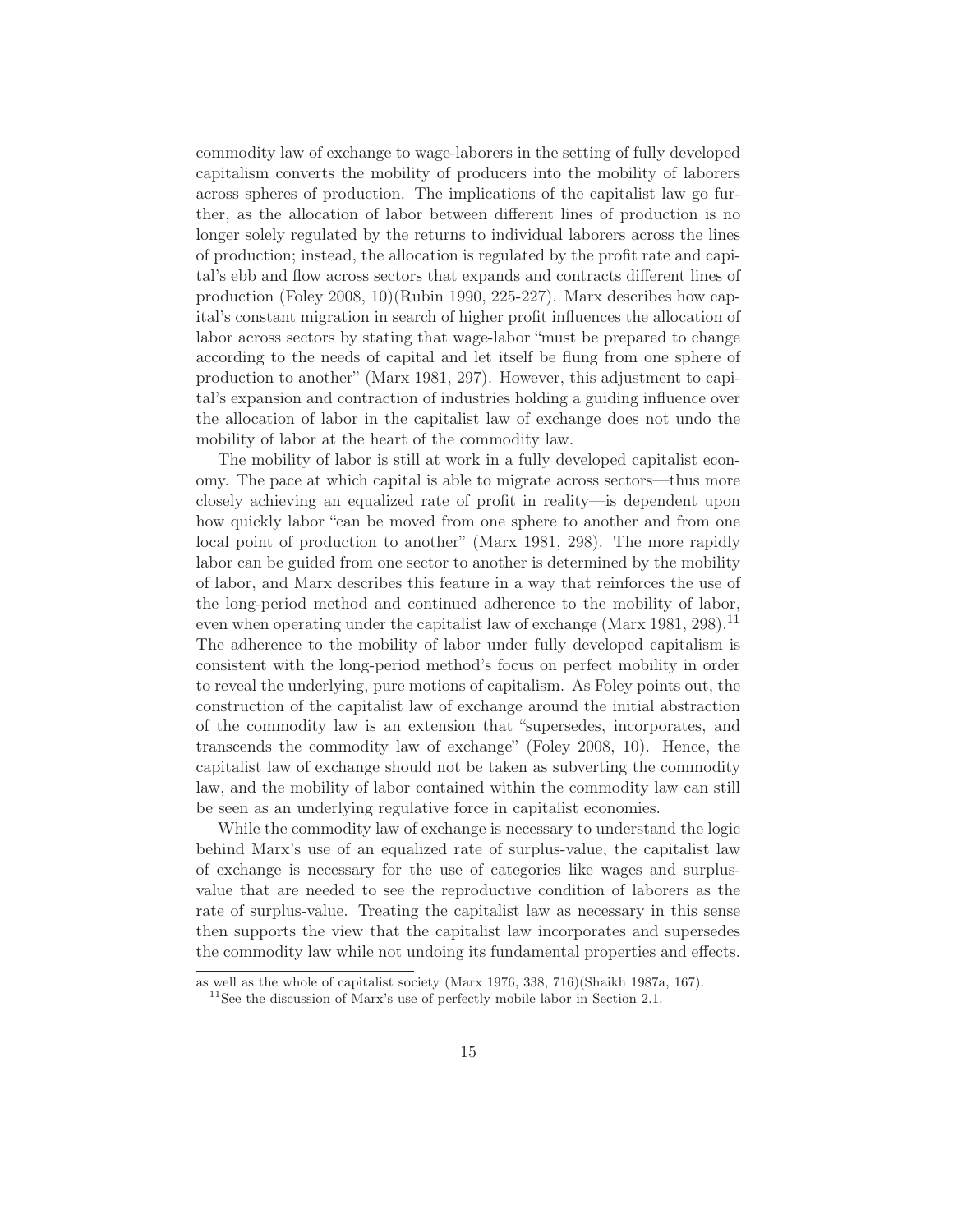Thus, the structures and class relations that come with the capitalist law of exchange require a change in the terminology applied to the fundamental characteristics of the commodity law of exchange. As a result of viewing the commodity law through the capitalist law, one arrives at the transformation of the expression of the mobility of labor from the equalization of the reproductive condition into the equalization of the rate of surplus-value. This connection between the two laws of exchange relies on the analogy that the reproductive condition of workers in fully developed capitalism is the rate of surplus-value. This analogy requires that the conditions of production shift from being subjectively determined by producers in the commodity law of exchange into being objectively determined by capital in the capitalist law of exchange. Marx's development of the working day in capitalist society helps shed light on this relationship between the two laws of exchange.

As soon as capital emerges as external to the worker in the capitalist law of exchange, the conditions of production are no longer embedded in the subjective activity of laboring, but, rather, objectively determined by capital and the conditions of the working day. The emergence of capital entails that the conditions of production are no longer directly determined by the workers themselves as they were in the commodity law of exchange (Marx 1976, 1026, 1052-1053)(Marx 1988, 379-380). This effect is evident by the way mechanization makes the productivity of labor external to the workers themselves, and the how the collection of workers under one roof contributes to any differences in individual workers melting away and renders all labor as general social labor (Marx 1976, 440-443, 449).<sup>12</sup> The change in the conditions of production from subjectively determined by the producers in the commodity law of exchange to objectively determined in the capitalist law of exchange effectively treats the rate of surplus-value (or rate of exploitation) as a summary of the conditions under which labor reproduces itself in a fully developed capitalist society, because the rate of surplus-value is directly linked to any "qualitative change[s] in the situation of the human race" (Foley  $2000, 6$ ).<sup>13</sup>

The capitalist law of exchange does not invalidate the insights of the commodity law of exchange, but, rather, holds intact the mobility of labor within the commodity law of exchange, and introduces the possibility

<sup>12</sup>Marx writes off any concrete differences in the intensity of labor across sectors because he agrees with Smith's ideas of differences in labor being "compensated to a partial extent by attendant circumstances peculiar to each sort of labour," but the peculiarities of different types of labor do not affect labor as the source of value or labor as it corresponds to its abstract concept presented in the commodity law of exchange and Marx's presentation (Marx 1976, 534).

<sup>&</sup>lt;sup>13</sup>Surplus-value also becomes directly linked to the "material wealth" of the capitalist class, and the standard of living of the laboring class varies inversely with the relative wealth of the capitalist class (Shaikh 1987a, 166).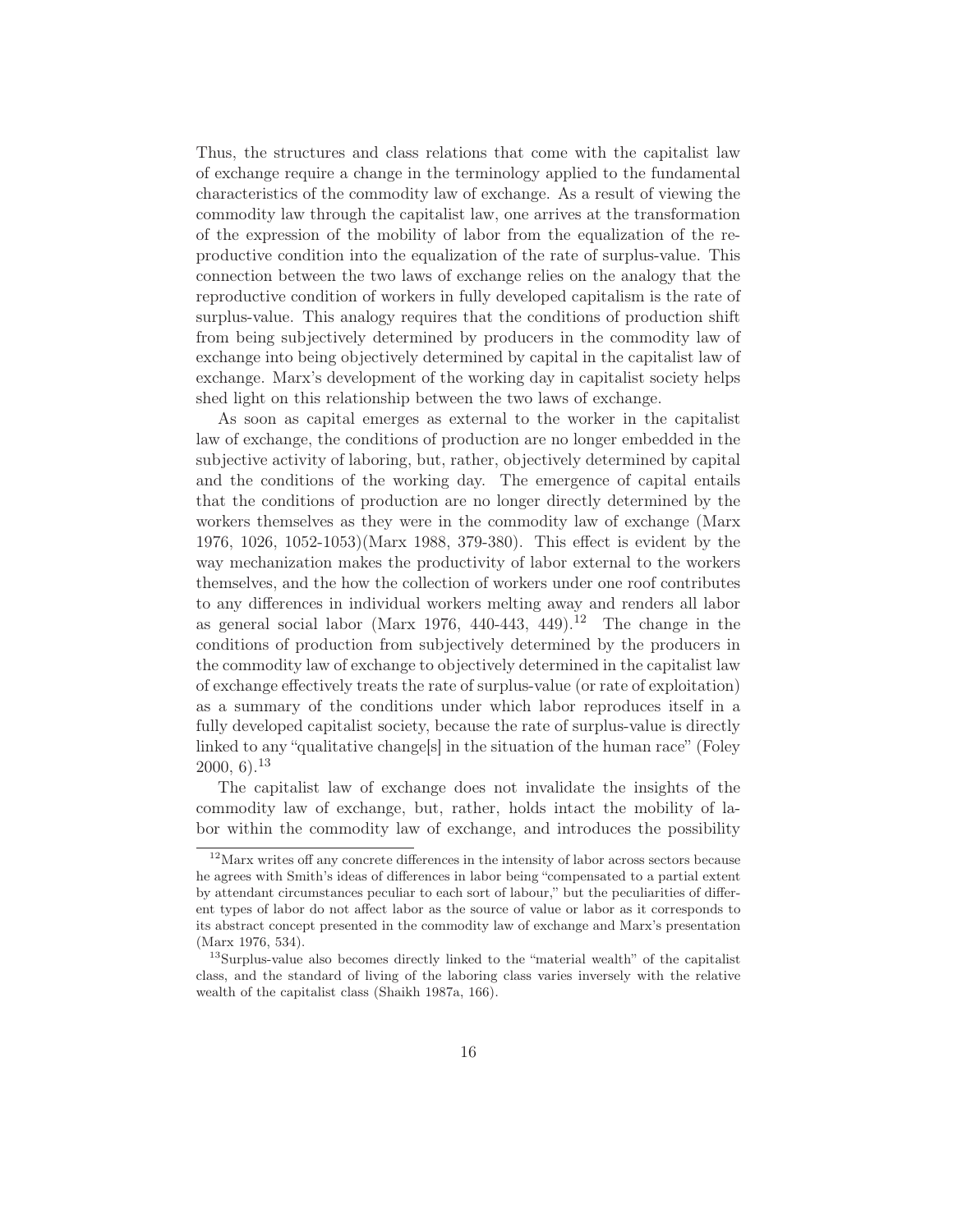that commodities no longer exchange at their values but now exchange at prices of production. The importance of maintaining the commodity law of exchange within the capitalist law of exchange is that it reveals the human activity of laboring as the source of value, and reveals the mobility of labor as key to understanding the dynamics of the reproductive condition of laborers across sectors. The tendency for the reproductive condition to equalize across sectors is an expression of the mobility of labor, and when this insight is coupled with Marx's theory of exploitation, the turbulently equalized reproductive condition becomes the turbulently equalized rate of surplus-value. This shift treats the rate of surplus-value as a summary of the conditions under which laborers reproduce themselves, and, thus, is taken as analogous to the reproductive condition in the commodity law of exchange. This framework also reveals the central tendencies of capitalism to be the turbulently equalized rate of profit, and the turbulently equalized rate of surplus-value. The reasoning for Marx's adoption of the turbulently equalized rate of surplus-value can be traced to his acceptance of Smith's "early and rude state" and description of the equalization of the advantages and disadvantages of labor in Chapter Ten of The Wealth of Nations.

## 4 Moving from Smith to Marx

To clearly establish the connection between Smith's description of the balancing of the advantages and disadvantages of labor to Marx's equalized rate of surplus-value, the theory of surplus-value is necessary. While Marx accepts Smith's description of the movements of the advantages and disadvantage of labor in Chapter Ten of The Wealth of Nations, he feels that there are errors elsewhere in Smith's work. Marx describes Smith's errors in full detail in Theories of Surplus Value. Throughout the presentation of Smith's missteps, Marx uses language which directly implies, or alludes to, the need to frame the entire theory of value in terms of a multi-layered abstraction similar to the use of the commodity and capitalist laws of exchange. An approach paying careful attention to the method of abstraction and ordering of concepts is required because the construction of value in Smith changes, and is upset, as capital is introduced to Smith's early and rude state (Marx 1988, 386, 396). Marx portrays Smith's errors as inhibiting the investigation of value as the highest-ordered regulator of capitalist societies, and Marx takes up the task of correcting Smith as part of his own investigation (Marx 1988, 376-411).

While Marx endorses Smith's abstraction of the early and rude state and explanation of wage movements, there are certain follies in Smith that Marx aims to correct:

But as Adam Smith quite correctly takes as his starting-point the com-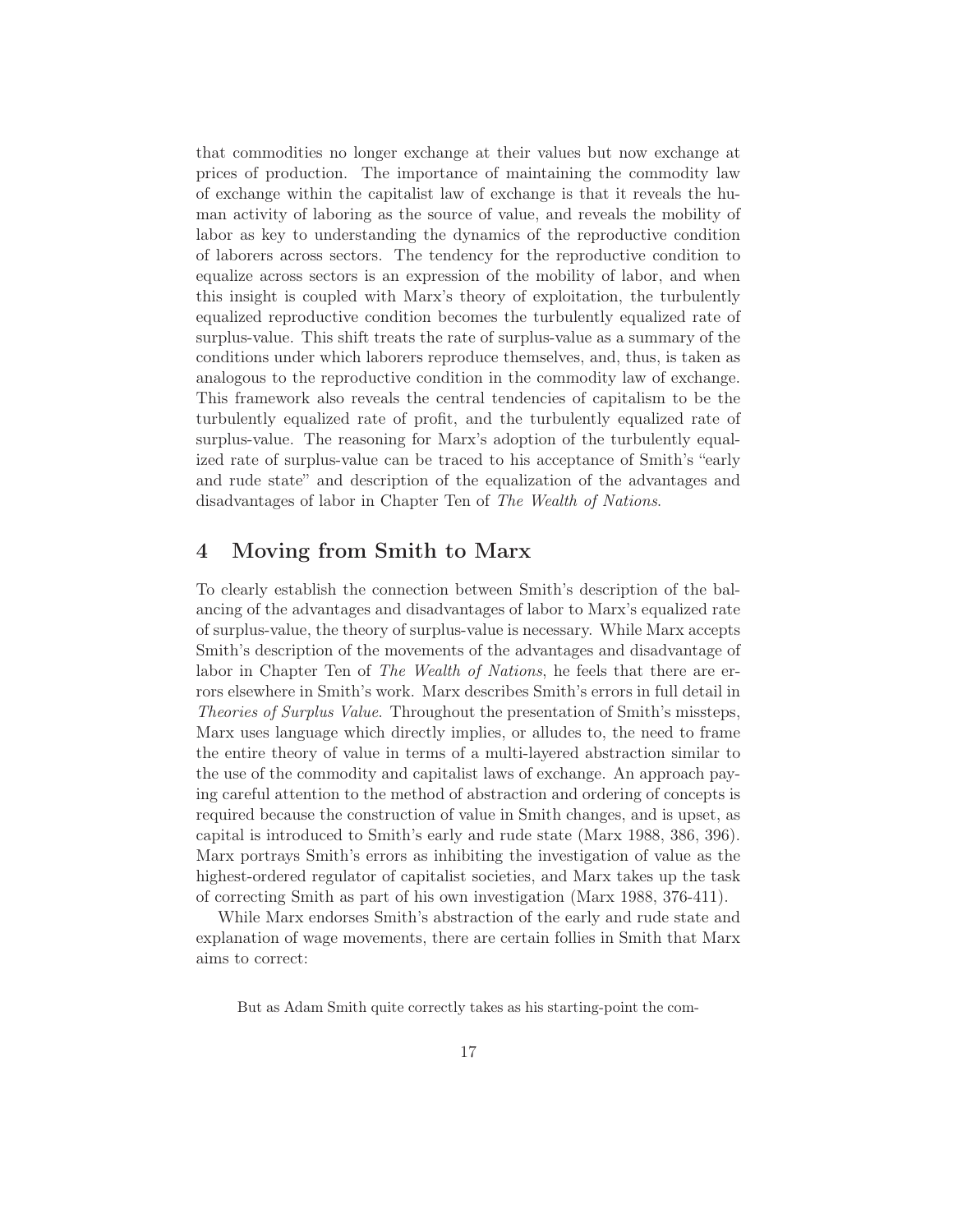modity and the exchange of commodities, and thus the producers initially confront each other only as possessors of commodities, sellers of commodities and buyers of commodities, he therefore discovers (so it seems to him) that in the exchange between capital and wage labour, objectified labour and living labour, the general law at once ceases to apply, and commodities (for labour too is a commodity in so far as it is bought and sold) do not exchange in proportion to the quantities of labour which they represent. Hence he concludes that labour time is no longer the immanent measure which regulates the exchange value of commodities, from the moment when the conditions of labour confront the wage labourer in the form of landed property and capital. ..

. .. Adam Smith feels the difficulty of deducing the exchange between capital and labour from the law that determines the exchange of commodities, since the former apparently rests on quite opposite and contradictory principles (Marx 1988, 379-380).

Marx continues on Smith's achievements and follies:

It is Adam Smith's great merit that it is just in the chapters of Book I (chapters VI, VII, VIII) where he passes from simple commodity exchange and its law of value to exchange between objectified and living labour, to exchange between capital and wage labour, to the consideration of profit and rent in general—in short, to the origin of surplus value—that he feels some flaw has emerged. He senses that somehow whatever the cause may be, and he does not grasp what it is—in the actual result the law is suspended: more labour is exchanged for less labour (from the labourer's standpoint), less labour is exchanged for more labour (from the capitalist's standpoint). His merit is that he emphasises—and it obviously perplexes him—that with the *accumula*tion of capital and the appearance of property in land— that is, when the conditions of labour assume and independent existence over against labour itself—something new occurs, apparently (and actually, in the result) the law of value changes into its opposite. It is his theoretical strength that he feels and stresses this contradiction just as it is his theoretical weakness that the contradiction shakes his confidence in the general law, even for simple commodity exchange; that he does not perceive how this contradiction arises, through labour capacity itself becoming a commodity, and that in the case of this specific commodity its use value—which therefore has nothing to do with its exchange value—is precisely the energy which creates exchange value. (Marx 1988, 393-394).

In the above passages Marx accepts and endorses the type of abstraction of the commodity law of exchange and Smith's "early and rude state," but he points out how the power of these abstractions to locate the source of value in the activity of laboring seems to get lost by his predecessor as fully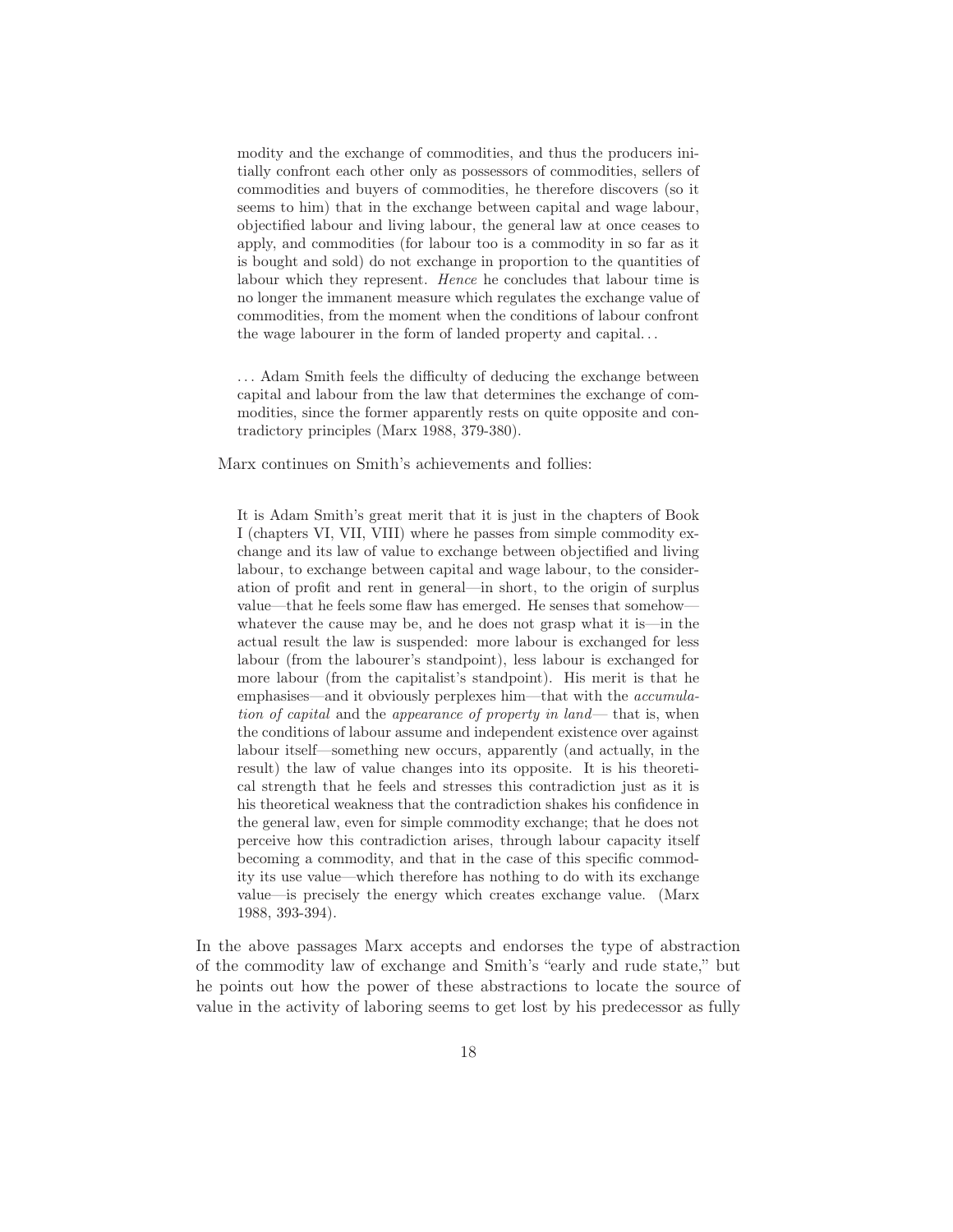developed capitalism is considered. Marx recognizes that the abstraction of the commodity law of exchange is incomplete as far as fully explaining the motions and tendencies of capitalism, but he does not think that one needs to cast aside the initial abstraction. He sees the initial abstraction as correct, but needing an extension and further development to better consider circumstances in which means of production confront workers as "landed property and capital" (Marx 1988, 380).

Marx cites that one of the chief errors which Smith makes in this regard is his inadequate development of the value forms—specifically surplusvalue—necessary to understand the gravitational forces of capitalist production. Hence, Marx points out the problem Smith encounters in his transition from the early and rude state to fully developed capitalism. Marx's point of view regarding Smith's shortfall in conceiving of surplus-value is clearly expressed by the passage below:

Thus Adam Smith conceives surplus value—that is, surplus labour, the excess of labour performed and realised in the commodity over and above the paid labour, the labour which has received its equivalent in the wages—as the *general category*, of which profit proper and rent of land are merely branches. Nevertheless, he does not distinguish surplus value as such as a category on its own, distinct from the specific forms it assumes in profit and rent. This is the source of much error and inadequacy in his inquiry, and of even more in the work of Ricardo (Marx 1988, 388-389).

In Marx's view, Smith's inability to fully develop surplus-value limits his analysis, and leads to a confusion of profit and surplus-value. Smith's confusion leads to a misunderstanding of how surplus-value is appropriated, and the mechanisms at work in redistributing this surplus-value across sectors and the realization of the "further developed form of profit" (Marx 1988, 395).

Marx straightens out these issues by realigning Smith's notions of the sources of exchangeable value and reiterating that only labor is the source of value, and neither rent nor profit are real sources of exchange value (Marx 1988, 399). Marx is also quick to point out that by misunderstanding the process through which surplus-value is appropriated and redistributed to form prices of production, Smith cannot fully grasp how value is veiled and buried by layers of the concrete:

By the natural price of commodities Adam Smith understands nothing but their value expressed in money. (The market price of the commodity, of course, stands either above or below its value. Indeed, as I shall show later, even the average price of commodities is always different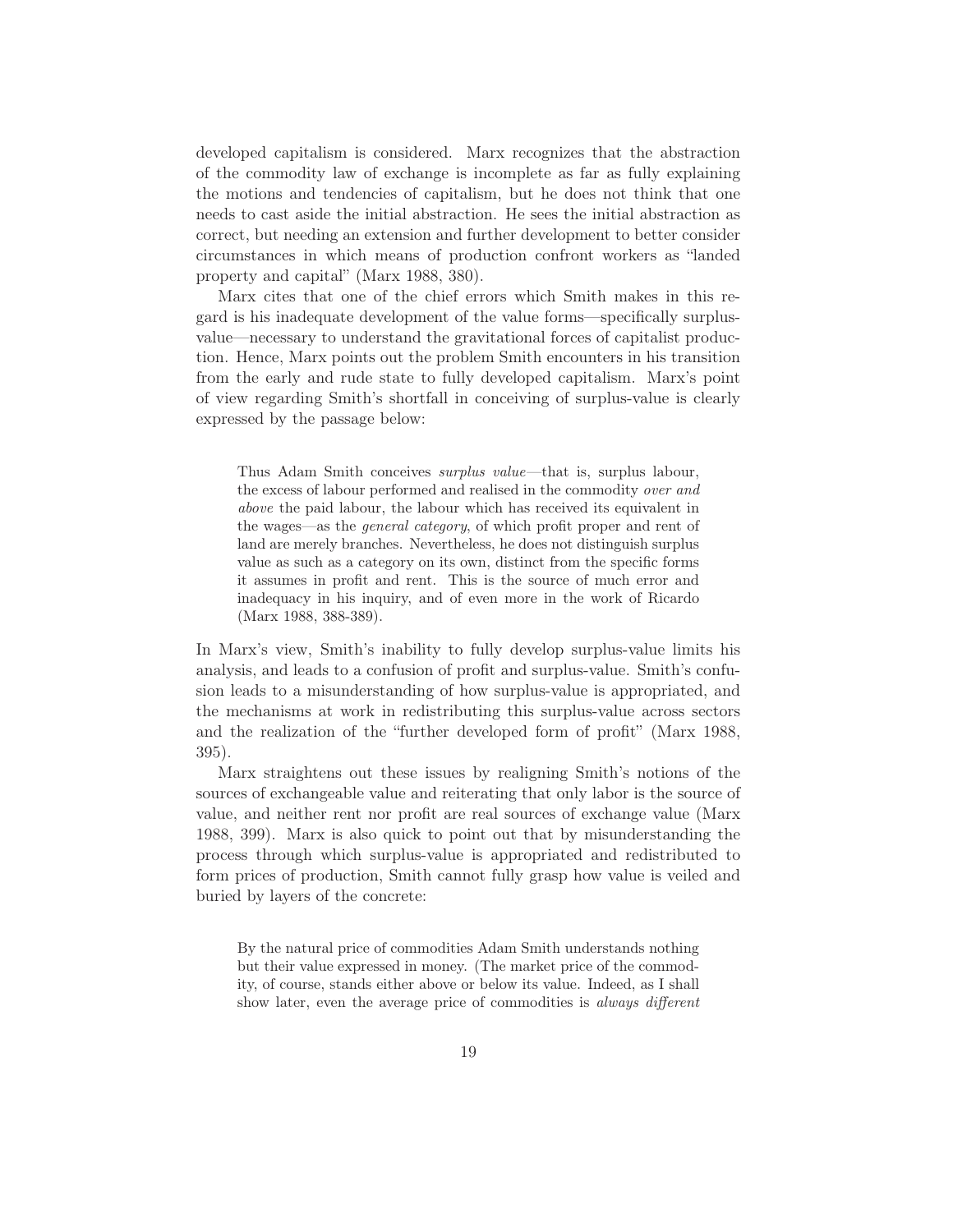from their value. Adam Smith, however, does not deal with this in his discussion of natural price. Moreover, neither the market price nor still less the fluctuations in the average price of commodities can be comprehended except on the basis of an understanding of the nature of value) (Marx 1988, 400).

In the above passage Marx extends his realignment of Smith to point out the critical importance of value to a fully developed analysis of capitalism, and the long-period method clearly lays out the logic behind Marx's notion of value and his more concrete prices of production. Marx thus moves from his predecessor's misconceptions to a fully developed understanding of value, which is necessary to comprehend the critical fluctuations and tendencies of capitalism.

Through developing and incorporating surplus-value into his reading of Smith, Marx moves beyond Smith's view of labor and is able to see Smith's arguments in terms of surplus-value. This adjusted focus is key to Marx's long-period method because it aims to probe the underlying gravitational forces at work that are constantly redefining what is readily observable in the world. It is precisely this adjustment that leads Marx to consider the equalization of the rate of surplus-value as an effect of the mobility of labor. Marx emphasizes just how important the mobility of labor found in Smith's work is to the development of political economy:

It was an immense step forward for Adam Smith to throw out every limiting specification of wealth-creating activity—not only manufacturing, or commercial or agricultural labour, but one as well as the others, labour in general. With the abstract universality of wealthcreating activity we now have the universality of the object defined as wealth, the product as such or again labour as such, but labour past, objectified labour. How difficult and great was this transition may be seen from how Adam Smith himself from time to time still falls back into the Physiocratic system. Now, it might seem that all that had been achieved thereby was to discover the abstract expression for the simplest and most ancient relation in which human beings—in whatever form of society—play the role of producers. This is correct in one respect. Not in another. Indifference towards any specific kind of labour presupposes a very developed totality of real kinds of labour, of which no single one is any longer predominant. As a rule, the most general abstractions arise only in the midst of the richest possible concrete development, where one thing appears as common to many, to all. Then it ceases to be thinkable in a particular form alone. On the other side, this abstraction of labour as such is not merely the mental product of a concrete totality of labours. Indifference towards specific labours corresponds to a form of society in which individuals can with ease transfer from one labour to another, and where the specific kind is a matter of chance for them, hence of indifference. Not only the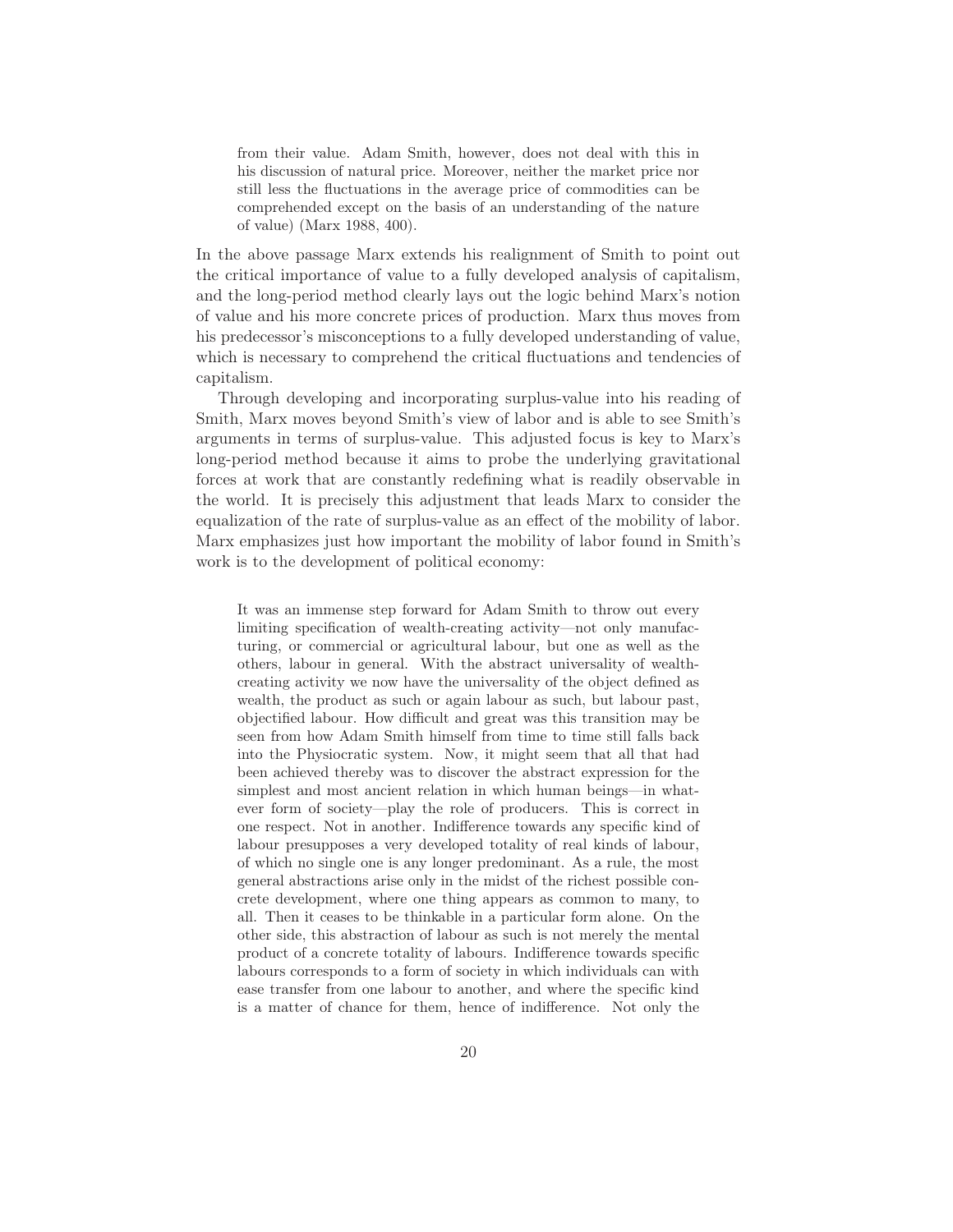category, labour, but labour in reality has here become the means of creating wealth in general, and has ceased to be organically linked with particular individuals in any specific form (Marx 1973, 104).

In the above passage Marx points out the importance of Smith's abstraction of the early and rude state, as well as the mobility of producers, or "indifference towards any specific kind of labour" and "individuals can with ease transfer from one labour to another," contained within the abstraction.

Smith's emphasis on the advantages and disadvantages of labor instead of just the wage presents a reproductive condition in terms of the mobility of labor that is similar to Marx's rate of surplus-value. Smith's use of the balance of the advantages and disadvantages of different employments leaves room for Marx to envision this balancing movement in terms of surplus-value. The creation of surplus-value (or degree of exploitation) can be taken as the disadvantage of work that is weighted against the wages workers receive (the advantage of work), and it is the whole of these advantages and disadvantages which balances across the spheres of production. This argument can be phrased in Marx's own terminology to say that the mobility of workers balancing out the advantages and disadvantages of different employments turbulently equates the ratio of unpaid to paid labor-time across sectors.

The constant migration of producers according to where the highest returns to productivity are in the commodity law of exchange demonstrates how workers will shift across industries in search of better wages and work conditions in fully developed capitalism. These nuances of the commodity law and the transition to the capitalist law of exchange reveal how important Smith's development of the mobility of labor is to Marx's analysis. One implication of this view that Marx fully adopts Smith's theory of the turbulent equalization of the whole of the advantages and disadvantages and re-purposes it into a turbulently equalizing rate of surplus-value is that then worker's know the degree to which they are exploited and move between sectors accordingly until the rate of exploitation is balanced across sectors. Marx discusses how workers understand that they are exploited in his discussion of the struggle over the length of the working day, but he does not state explicitly that workers know their exact rate of exploitation (Marx 1976, 342-344). However, the wholesale adoption of Smith's balancing whole of the advantages and disadvantages of labor implies that workers do know the degree to which they are exploited and migrate across sectors in response to changes or differentials in this degree across sectors.

Smith's emphasis on the equalization of the advantages and disadvantages of labor presents a proxy for working conditions and the ability of labor to reproduce itself (Foley 2008, 5). Marx's reconsideration of value in general leads him to utilize the rate of surplus-value as a much stronger metaphor for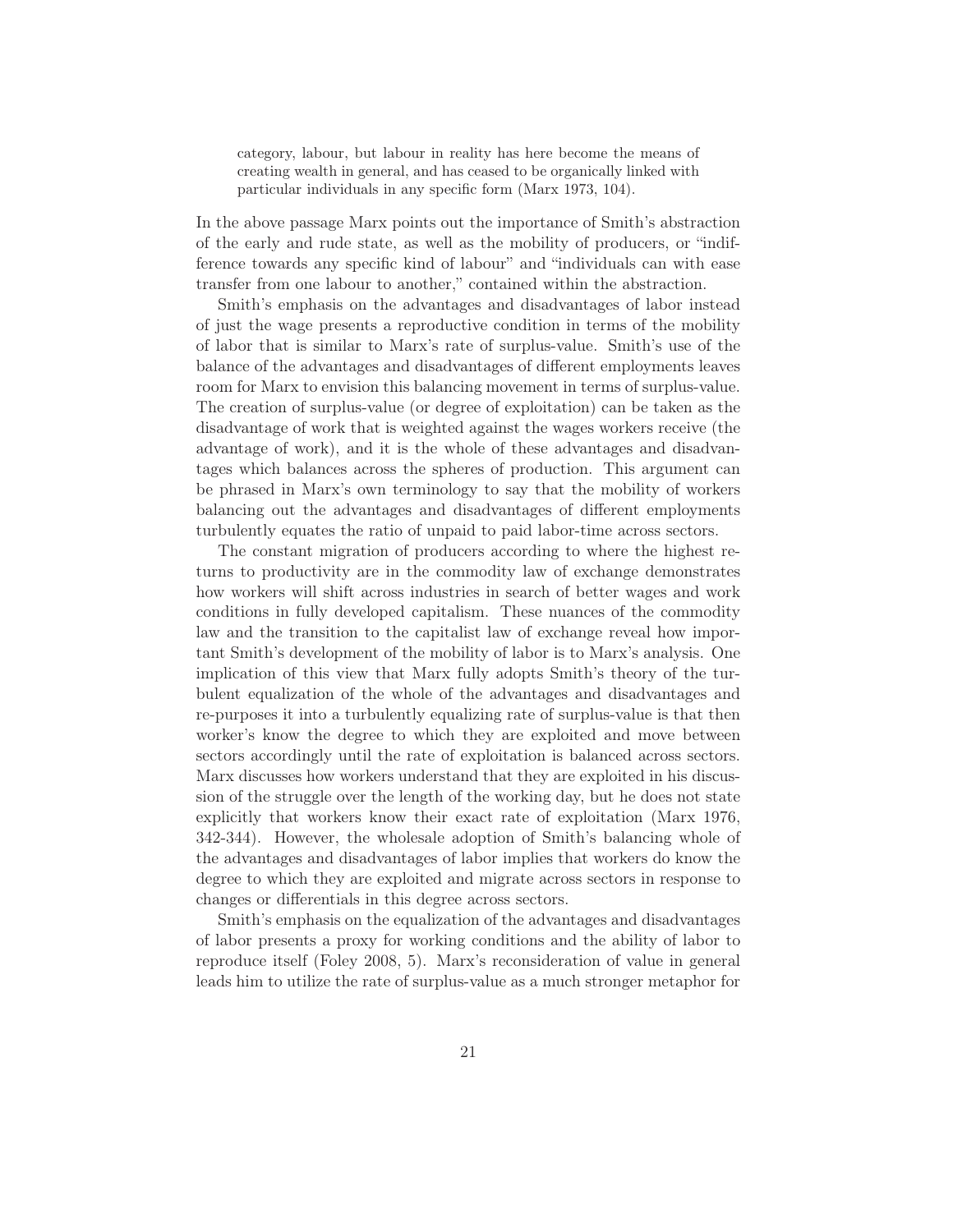the conditions under which labor reproduces itself.<sup>14</sup> Marx still employs the turbulently equalizing wage that hovers around the value of labor-power, but he sees the product of the second portion of the working day, the surplusvalue, as the critical substance of analysis. Because Marx is able to see the importance of surplus-value, he is able to use it as a bridge from the fungibility of labor expressing itself through a turbulent equalization to the substance of profit and its dynamics (Foley 2008, 10). The free mobility of labor and its adaptability over time are the key characteristics that lead Marx to the equalized rate of surplus-value across sectors in his analysis, and the foundations of the mobility of labor are evident in the work of Smith.

## 5 The Rate of Surplus-Value as Economic Law

Throughout his analysis Marx assumes an equalized rate of surplus-value and profit across sectors of the entire economy (Marx 1981, 254, 273-275). The equalized rate of surplus-value and the equalized rate of profit are, respectively, the expressions of labor and capital's mobility across sectors, and these equalized rates are consistent with the long-period method. The equalized rate of surplus-value is the center of gravity that emerges from the mobility of labor, and it manifests in a similar way as the average rate of profit emerges as the center of gravity produced by capital's constant migration. However, the rate of surplus-value is not directly observable except at the aggregate level of the economy as a whole.

One can observe the total surplus-value in the aggregate as the total mass of profit and derive the rate of exploitation for the entire economy (Marx 1981, 267)(Rosdolsky 1977, 369). However, the transformation process that changes values into prices of production obscures surplus-value on a sectoral level, and the rates of surplus-value and profit do not equalize in the same fashion. The rate of surplus-value and the rate of profit across sectors will independently trend toward equalization, but these rates will not be equal to one another and the two processes happen in a logical ordering laid out by Marx. Rosdolsky emphasizes this point:

Thus, since from the outset the rate of profit (as distinct from profit as such) differs qualitatively from the rate of surplus-value, the laws of its movement do not coincide 'so directly or simply' with those of the rate of surplus-value as might appear initially (Rosdolsky 1977, 370).

The profit, or surplus-value, realized in each sector can be observed, but the process of equalizing sectoral rates of profit and forming prices of production

<sup>14</sup>Marx's reformulation of Smith clearly parallels what Foley (2008) describes as the "reproductive condition" of society (Foley 2008, 4).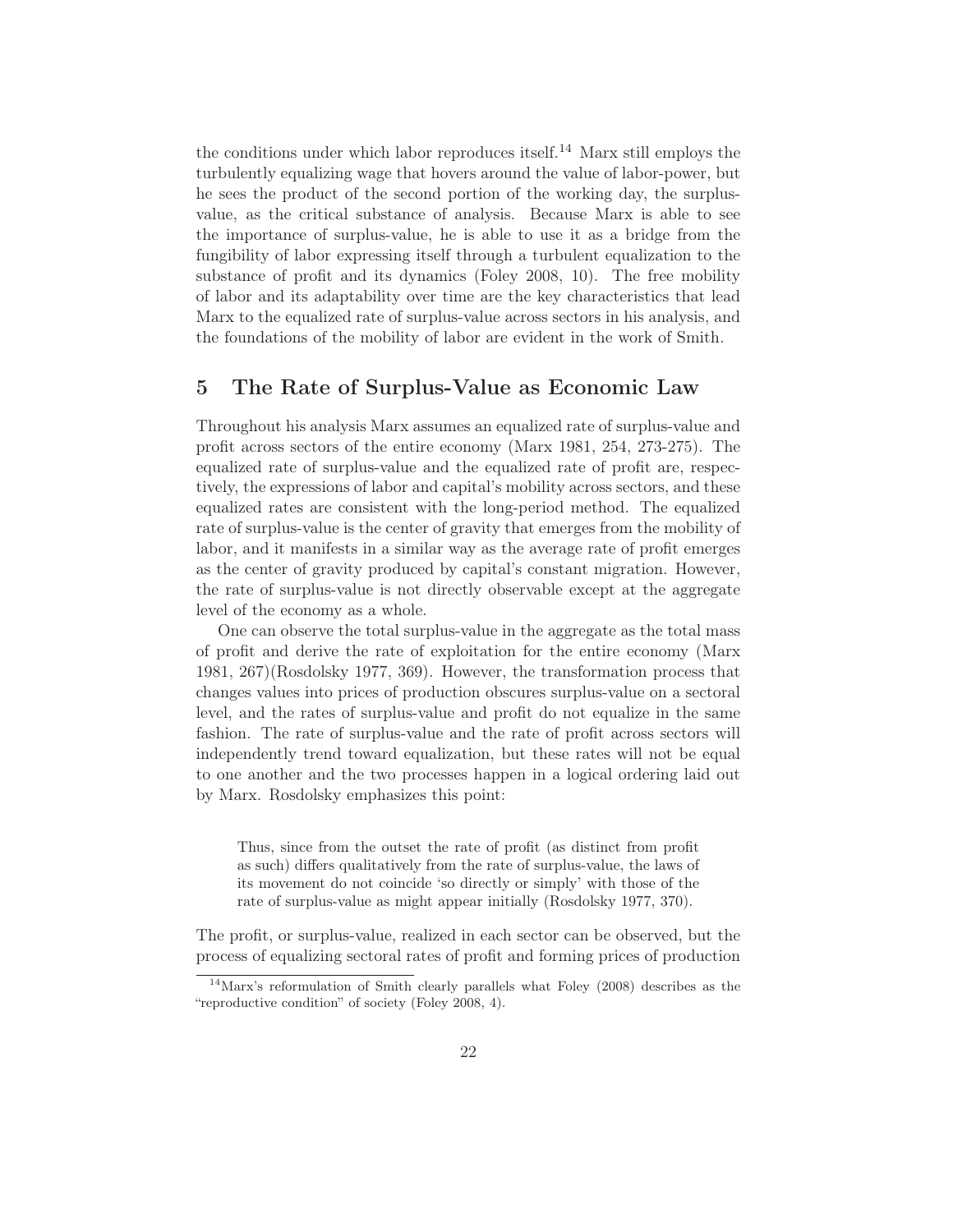shrouds the creation of surplus-value in mystery. The problem is not observing or obtaining prices of production, but trying to observe the surplus-value created in each sector.

The addition of prices of production with the capitalist law of exchange to the abstraction of the commodity law of exchange renders values unobservable because the mobility of capital redistributes surplus-value across sectors to equalize the rate of profit (Rubin 1990, 223, 239). The redistribution renders surplus-value directly observable only in its realized form of profit, and commodity values are not directly observed because the surplus-value produced in individual sectors cannot be directly observed (Foley and Duménil 2008a)(Foley and Duménil 2008b):

It is the transformation of surplus-value into profit that is derived from the transformation of the rate of surplus-value into the profit rate, not the other way round. In actual fact, the rate of profit is the historical starting point. Surplus-value and the rate of surplus-value are, relative to this, the invisible essence to be investigated, whereas the rate of profit and hence the form of surplus-value as profit are visible surface phenomena (Marx 1981, 134).

From the above passage one could expect that any empirical analysis of sectoral rates of surplus-value would not show a tendency toward equalization, but would show the surplus-value that is redistributed across sectors to equalize the rate of profit.

As stated by Marx in the passage above, to properly frame the motions of the rate of surplus-value as an unobservable underlying mechanism, consideration of the transformation process must begin with the equalized rate of profit (Foley 2008, 30). The abstraction of prices of production posits an equalized rate of profit for all capitals—an abstraction accepted by Marx, as shown through the capitalist law of exchange and the quoted passages in Section 2.1. This equalized rate of realized profit is a product of the redistribution of surplus-value across sectors which renders surplus-value observable only after realization in the form of profit. It is not possible to directly observe the mass of surplus-value produced in an individual sector that is then redistributed across sectors to equalize the profit rate. However, through the use of the abstractions of the commodity and capitalist laws of exchange, the forces acting upon the sectoral rate of surplus-value can be understood.

Taking the commodity and capitalist laws of exchange as necessary parts of Marx's long-period method, the mobility of labor inherent in the commodity law of exchange provides the necessary factor to assume an equalized rate of surplus-value across sectors. This equalized rate of surplus-value across sectors provides the necessary assumption to move from equalized rates of profit to recover values, and the "invisible" nature of surplus-value is only re-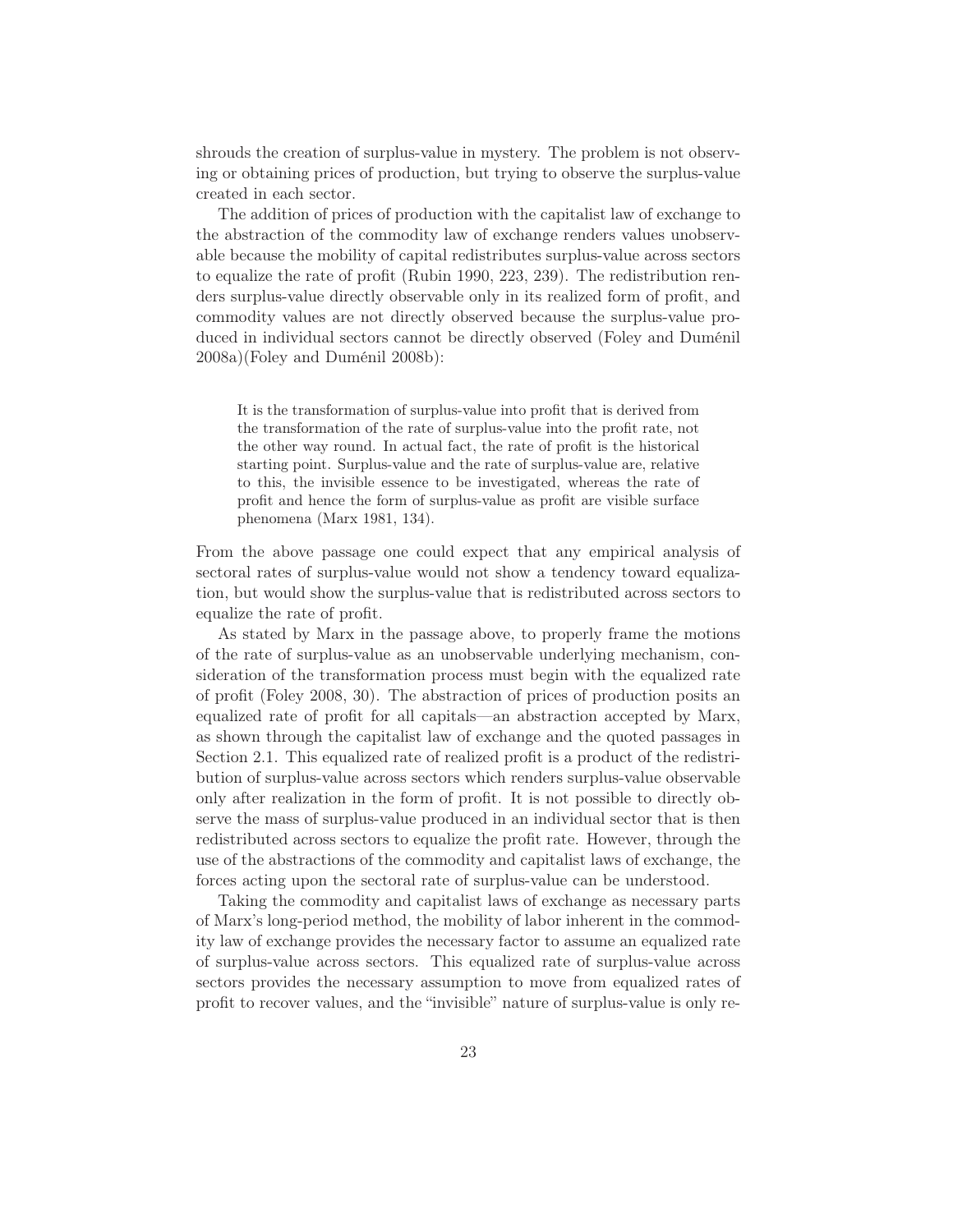vealed through the framework of the long-period method (Rubin 1990, 223). This approach frames the transformation problem as a problem of working from the concrete to the more abstract forces underlying reality, and correctly treats value as the most elemental piece to Marx's framework, which is consistent with Marx's emphasis that surplus-value is the "invisible" phenomenon one must seek to understand (Marx 1981, 134)(Rubin 1990, 232-233, 235).<sup>15</sup>

This perspective on the transformation process is brought into clear focus through the use of the commodity and capitalist laws of exchange in building Marx's long-period method and his theory of value. By using the two laws of exchange, one can clearly see how Marx's theory of value contains layers of abstraction, and that value and the mobility of labor operate at the highest order of abstraction within the theory of value (Foley 2000, 9-11)(Rubin 1990, 253, 255-257). This understanding of Marx's theory reveals that if one accepts the abstraction of the turbulently equalized rate of profit and prices of production, then the mobility of capital is at the heart of these phenomena. However, the source of the profit rate dynamics—the substance which capital competes over—is surplus-value, and the motions of surplus-value are derived from value and the mobility of labor. Even when operating under the capitalist law of exchange the basic element of the commodity law of exchange, the mobility of labor, is not subverted. While the allocation of labor across sectors is determined by the competition of capitals under the capitalist law of exchange, labor is still mobile across sectors to balance the rate of surplus-value. Thus, while the competition of capitals is balancing the rate of profit, the mobility of labor is balancing the reproductive condition of laborers in a capitalist economy. Furthermore, the balancing of the rate of surplus-value in each sector and even the creation of surplus-value are not directly observable once operating under prices of production and the capitalist law of exchange. The concealment of the surplus-value relation renders it rather mysterious, but also demonstrates why it is so vital to understand in order to have a full account of the motions of capitalist economies.

In spite of the importance of surplus-value, its nature remains unimportant to capital. The capitalist is not directly concerned with the rate of surplus-value, but is occupied with the rate of profit realized after the distribution of the social surplus. The concern over this "secondary economic operation", the return on total outlay  $(c + v)$ , obscures the surplus-value relation—which can be seen as a primary economic operation—and the significance of its motions to the capitalist (Rosdolsky 1977, 372-373)<sup>16</sup>:

 $15$ Marx endorses this type of reasoning, placing the most abstract elements at the heart of analysis and working to uncover them as one rebuilds the concrete. See the passage from page 100 of Marx (1973) quoted in Section 2.1 for a complete description of this point.

<sup>&</sup>lt;sup>16</sup>Rosdolsky draws a key passage out of Marx's discussion of the circulation process and realization of profit where he makes clear that the circulation and realization of profit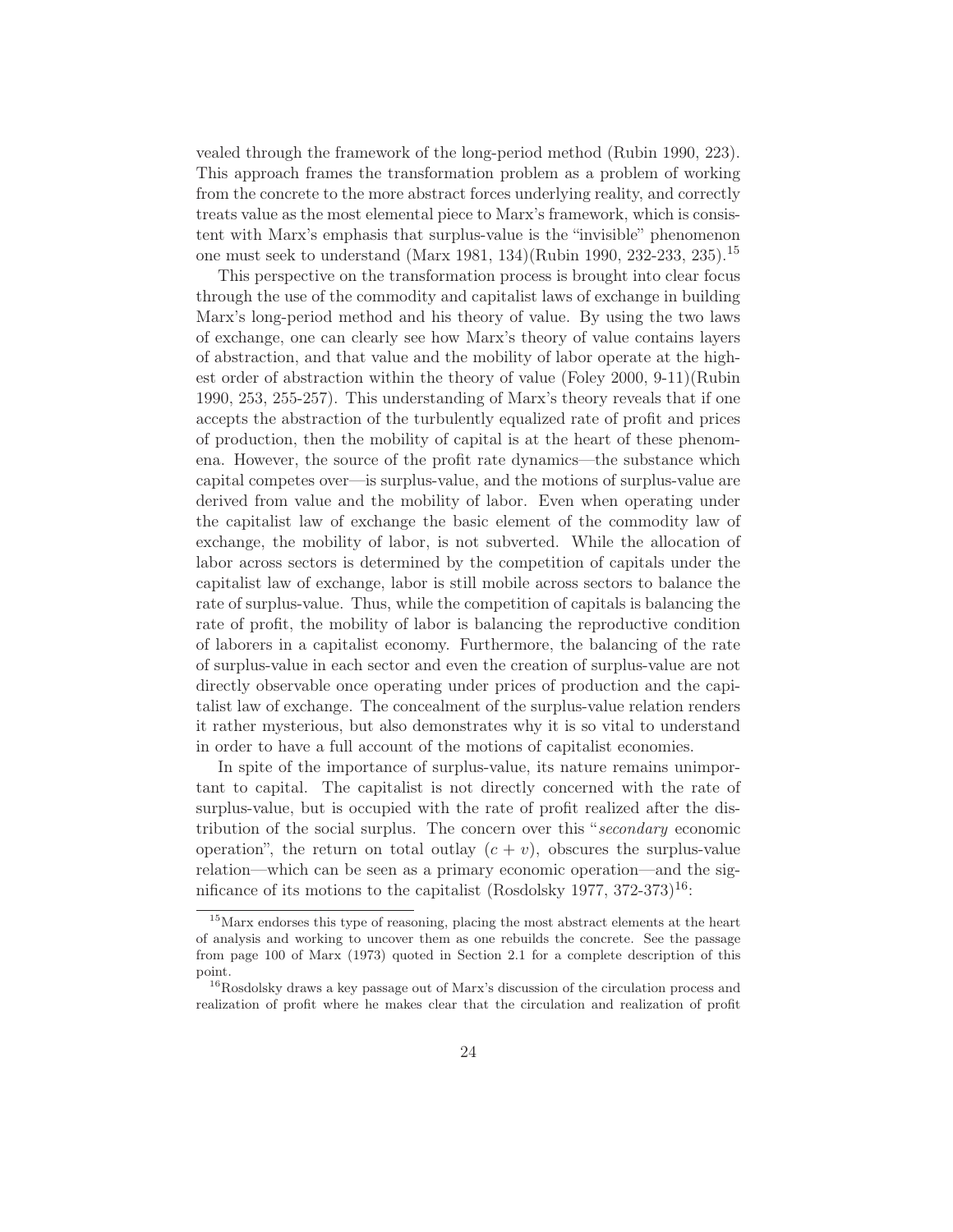At a given level of exploitation of labour, the mass of surplus-value that is created in a particular sphere of production is now more important for the overall average profit of the social capital, and thus for the capitalist class in general, than it is directly for the capitalist within each particular branch of production. It is important for him only in so far as the quantity of surplus-value created in his own branch intervenes as a codeterminant in regulating the average profit. But this process takes place behind his back. He does not see it, he does not understand it, and it does not in fact interest him. The actual difference in magnitude between profit and surplus-value in the various spheres of production (and not merely between rate of profit and rate of surplus-value) now completely conceals the true nature and origin of profit, not only for the capitalist, who has here a particular interest in deceiving himself, but also for the worker (Marx 1981, 268).

The above passage adds to the idea that surplus-value is an ignored and obfuscated phenomenon which holds immense influence over economic reality, and must be better understood. The significance of the rate of surplus-value is that it lies at the heart of the tendencies of capitalist production; it provides a summary of the conditions under which workers reproduce themselves and provides the substance of the competition dynamics that cause the formation, and level, of the general rate of profit, but, most importantly, seeing the turbulent equalization of the rate of surplus-value across sectors as the expression of the mobility of labor allows one to uncover value and behold the regulative force at the heart of capitalist societies.

Marx saw it necessary to use an equalized rate of surplus-value because he saw the mobility of labor and its converse—the mobility of capital—as key features to understanding the tendencies of an open-ended, self-organizing society (Foley 2003, 9). To this end Marx is rather explicit about the equalization of the profit rate and, more importantly for immediate concern, the rate of surplus-value. The use of an equalized rate of surplus-value across sectors is neither trivial nor merely convenient. Marx is very clear regarding the tendency for the sectoral rate of surplus-value to equalize when considering the capitalist laws in their "pure form," thus reinforcing the importance of the long-period method. Marx's original work contains theory-based support for the use of an equalized sectoral rate of surplus-value, and holds the tendency for the rate of surplus-value to equalize across sectors on the same level as other "economic laws" (Marx 1981, 275).

are secondary processes that appear as primary ones: "It is altogether necessary to make this clear; because the distribution of the surplus value among the capitals, the calculation of the total surplus value among the individual capitals—this secondary economic operation—gives rise to phenomena which are confused, in the ordinary economics books, with the primary ones" [emphasis in original text] (Marx 1973, 632).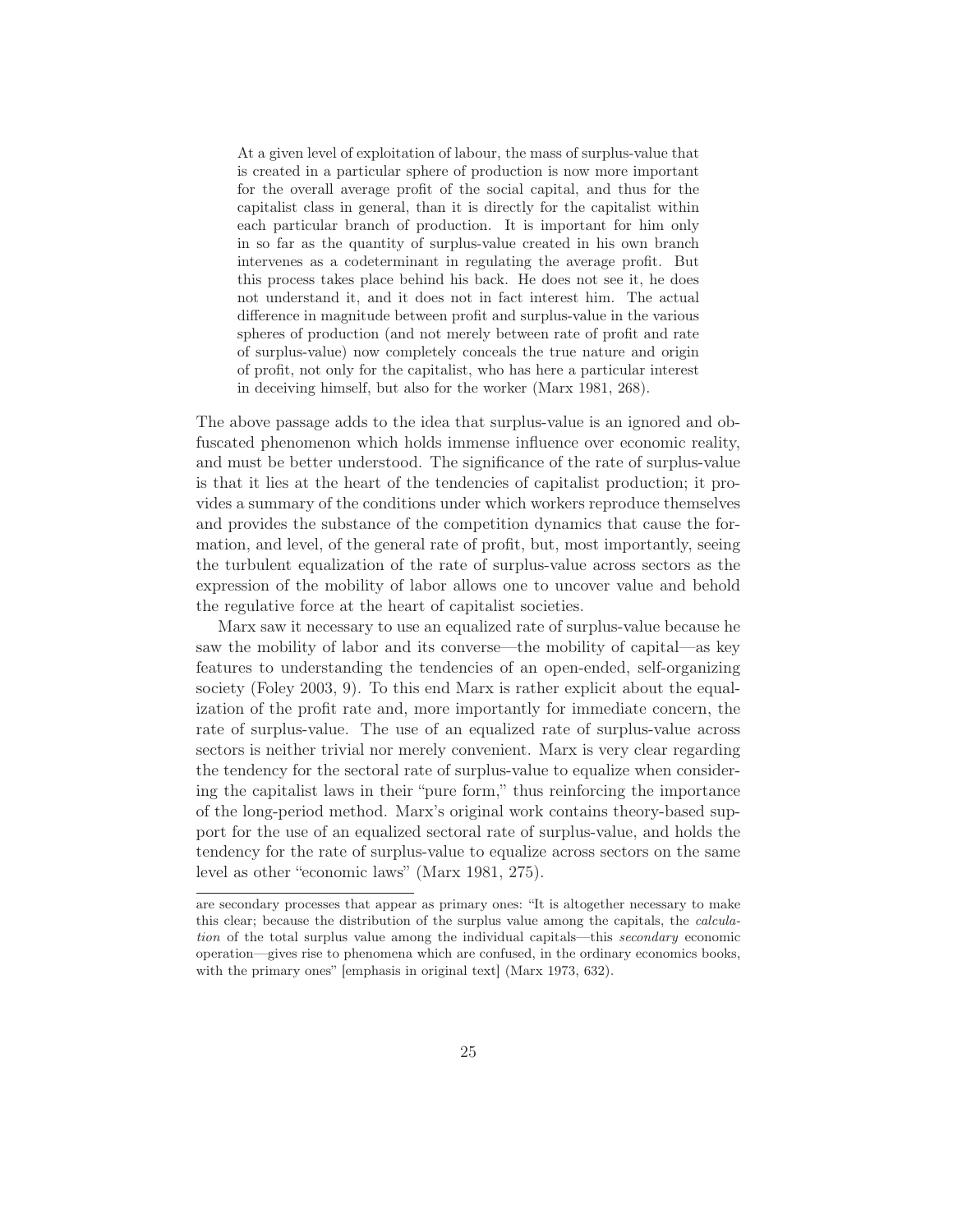## 6 Conclusion

Marx's use of a tendency for the rate of surplus-value to equalize across sectors is not merely a convenient assumption, and the reason to adhere to this tendency centers around the mobility of labor. The need to be mindful of the mobility of labor in Marx becomes clear by properly framing the different levels of abstraction of Marx's theory of value within the long-period method. Constructing Marx's theory of value in terms of the abstractions of the commodity and capitalist laws of exchange clearly lays out the mobility of labor and capital at the heart of each abstraction, and the role of labor and capital's mobility in producing the central tendencies of capitalism. The use of the two laws of exchange also correctly places value and the mobility of labor at the highest order of abstraction, and treats them as underlying forces veiled by layers of the concrete. It has also been shown that the mobility of labor behind the turbulently equalizing rate of surplus-value is a clear line of thought originating in the work of Smith. It is important to recognize Smith's influence on Marx, because Marx fully adopts Smith's description of wage dynamics across sectors and the mobility of labor. By focusing on the mobility of labor through the abstraction of the commodity law of exchange, and treating the commodity law of exchange as deeply embedded in the later capitalist law of exchange, insights in Marx's work regarding the conditions under which labor reproduces itself and the true problem that the transformation problem poses are brought to the foreground.

The real problem that the transformation problem poses is the task of peeling back the layers of the concrete to reveal value and surplus-value in order to fully expose the long-period regulative forces of capitalism. This treatment of the transformation problem frames surplus-value as central to Marx's overall theory of value, and rightfully so, because the conditions surrounding the production of surplus-value reflect the conditions of the laboring class and the health of capitalism as a self-organizing system. The mobility of labor at the heart of the commodity law of exchange is the key piece to uncovering the tendency for the rate of surplus-value to turbulently equalize across sectors, and the use of this tendency permits the recovery of values from prices of production. The importance of the mobility of labor to formulating this tendency is crucial, and the indebtedness to Smith should be recognized in order to fully understand Marx's reasoning behind the turbulently equalized sectoral rate of surplus-value. The prominent role the sectoral rate of surplus-value plays in depicting the motions of capitalism leads Marx to elevate the sectoral rate of surplus-value's tendency toward equalization to the level of an economic law, hence, this tendency should not be deviated from when applying Marx's vision.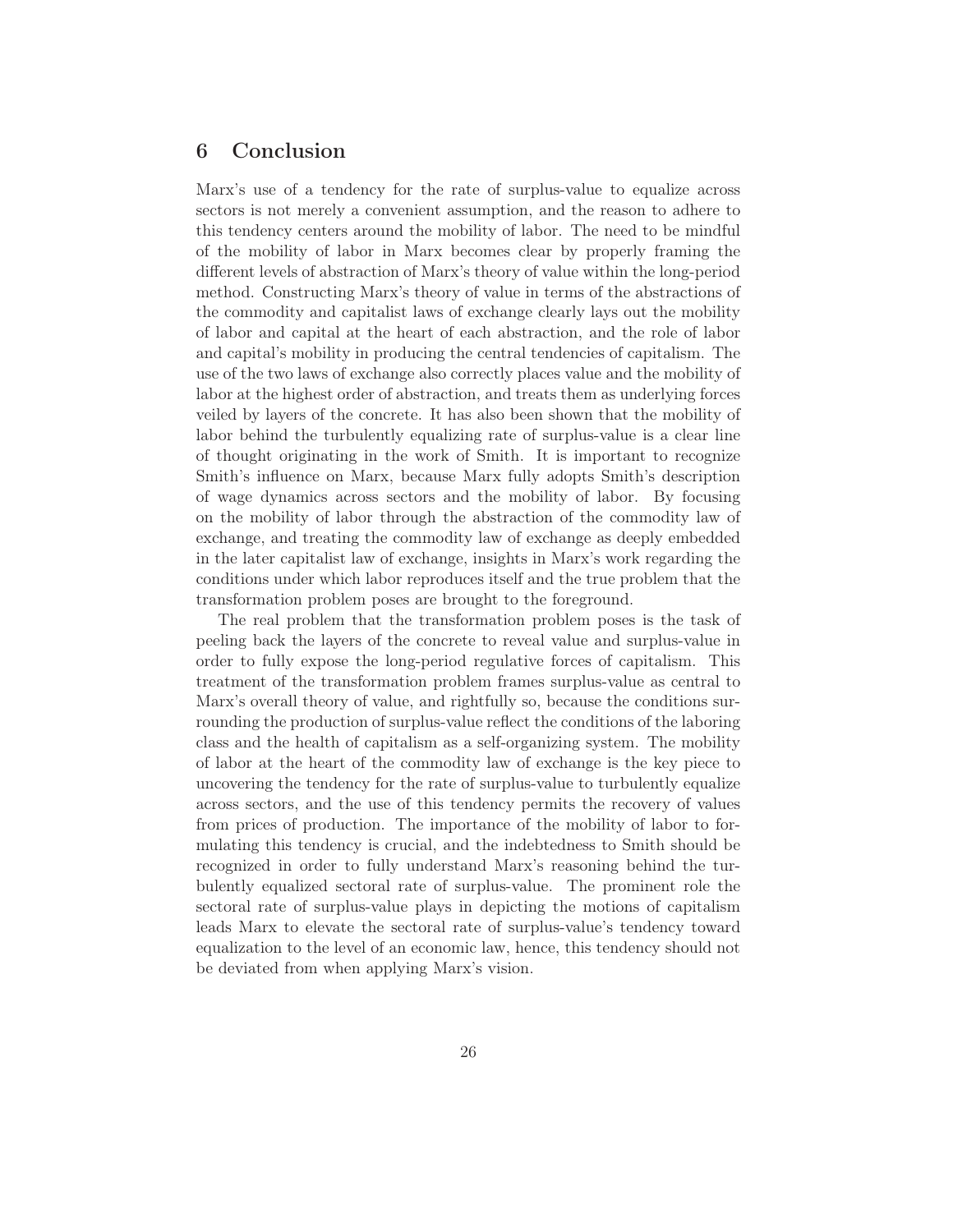### References

- Duménil, G., D. Foley, and D. Lévy (2009). "A Note on the Formal Treatment of Exploitation in a Model with Heterogeneous Labor". Metroeconomica  $60(3)$ , pp. 560–567.
- Foley, D. and G. Duménil (2008a). "Marxian transformation problem". In S. N. Durlauf and L. E. Blume (Eds.), The New Palgrave Dictionary of Economics. Basingstoke: Palgrave Macmillan. The New Palgrave Dictionary of Economics Online. Palgrave Macmillan. 28 January 2010 <http://www.dictionaryofeconomics.com/article?id=pde2008\_M000400> doi:10.1057/9780230226203.1052.
- Foley, D. and G. Duménil (2008b). "Marx's analysis of capitalist production". In S. N. Durlauf and L. E. Blume (Eds.), The New Palgrave Dictionary of Economics. Basingstoke: Palgrave Macmillan. The New Palgrave Dictionary of Economics Online. Palgrave Macmillan. 28 January 2010  $\langle$ http://www.dictionaryofeconomics.com/article?id=pde2008\_M000399> doi:10.1057/9780230226203.1054.
- Foley, D. K. (1986). Understanding Capital. Cambridge, MA: Harvard University Press.
- Foley, D. K. (2000). "Recent Developments in the Labor Theory of Value". Review of Radical Political Economics 32 (1), pp. 1–39.
- Foley, D. K. (2003). Unholy Trinity: Labor, capital, and land in the new economy. New York, NY: Routledge.
- Foley, D. K. (2005). "Marx's Theory of Money in Historical Perspective". In F. Moseley (Ed.), Marx's Theory of Money. New York, NY: Palgrave Macmillan.
- Foley, D. K. (2008). "The Long-Period Method and Marx's Theory of Value". The New School for Social Research. Working paper, version: June 25, 2008.
- Marx, K. (1973). Grundrisse. New York, NY: Penguin Group.
- Marx, K. (1976). *Capital: Volume I.* New York, NY: Penguin Group.
- Marx, K. (1981). Capital: Volume III. New York, NY: Penguin Group.
- Marx, K. (1988). Collected Works, Volume 30. New York, NY: International Publishers. Theories of Surplus Value in Collected Works edition.